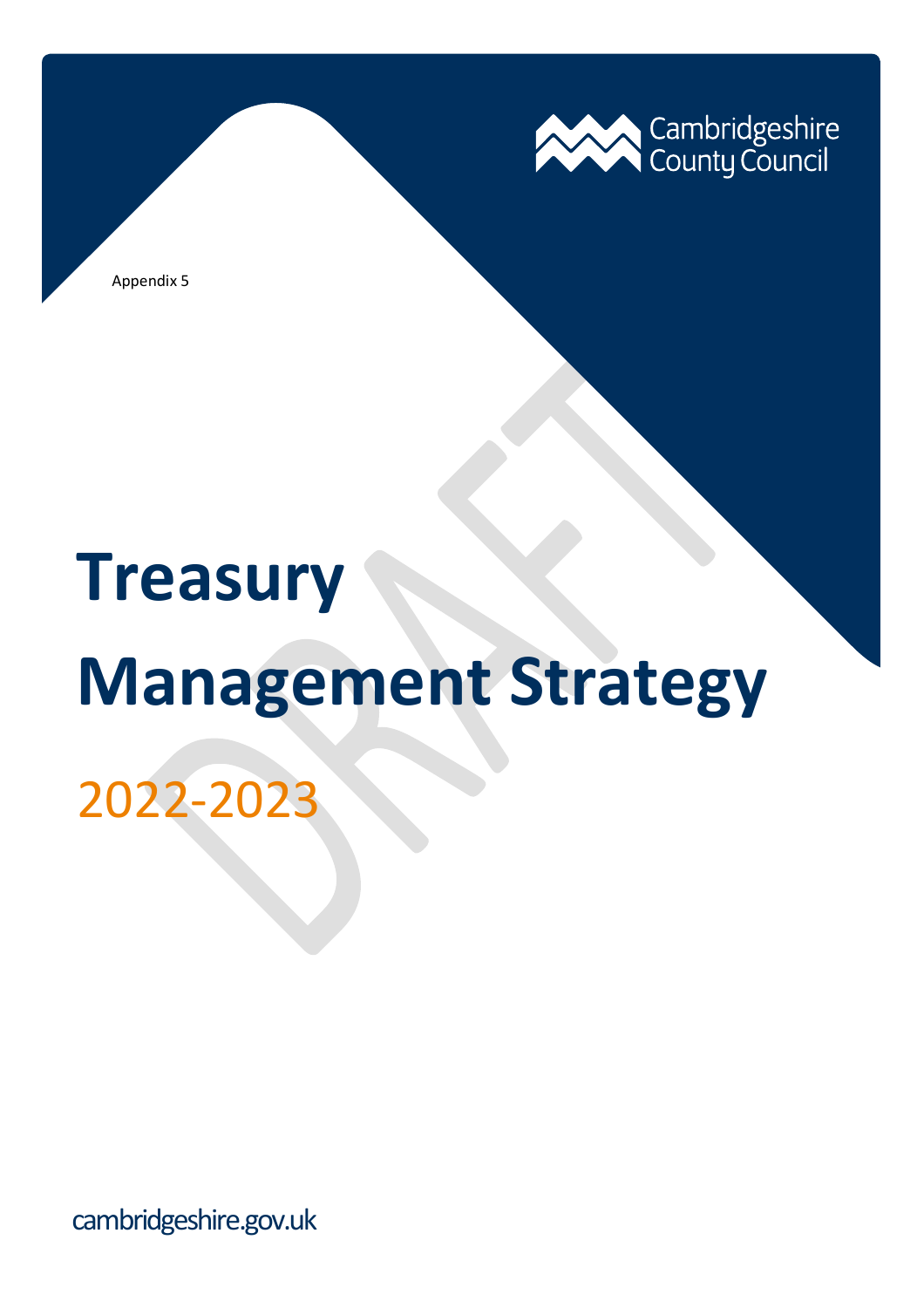### **Contents**

- 1: Introduction
- 2: Current Treasury Management position
- 3: Prospects for interest rates
- 4: Borrowing strategy
- 5: Minimum Revenue Provision
- 6: Investment strategy
- 7: Risk Analysis and Forecast Sensitivity
- 8: Reporting arrangements
- 9: Treasury Management budget
- 10: Policy on the use of external service providers
- 11: Future developments
- 12: Training
- 13: List of appendices
- Appendix 1: Treasury Management Scheme of Delegation and role of Section 151 Officer
- Appendix 2: Treasury Management Policy Statement
- Appendix 3: Prudential and Treasury Indicators
- Appendix 4: Minimum Revenue Provision (MRP) Policy Statement
- Appendix 5: Annual Investment Strategy
- Appendix 6: Third Party Loans Policy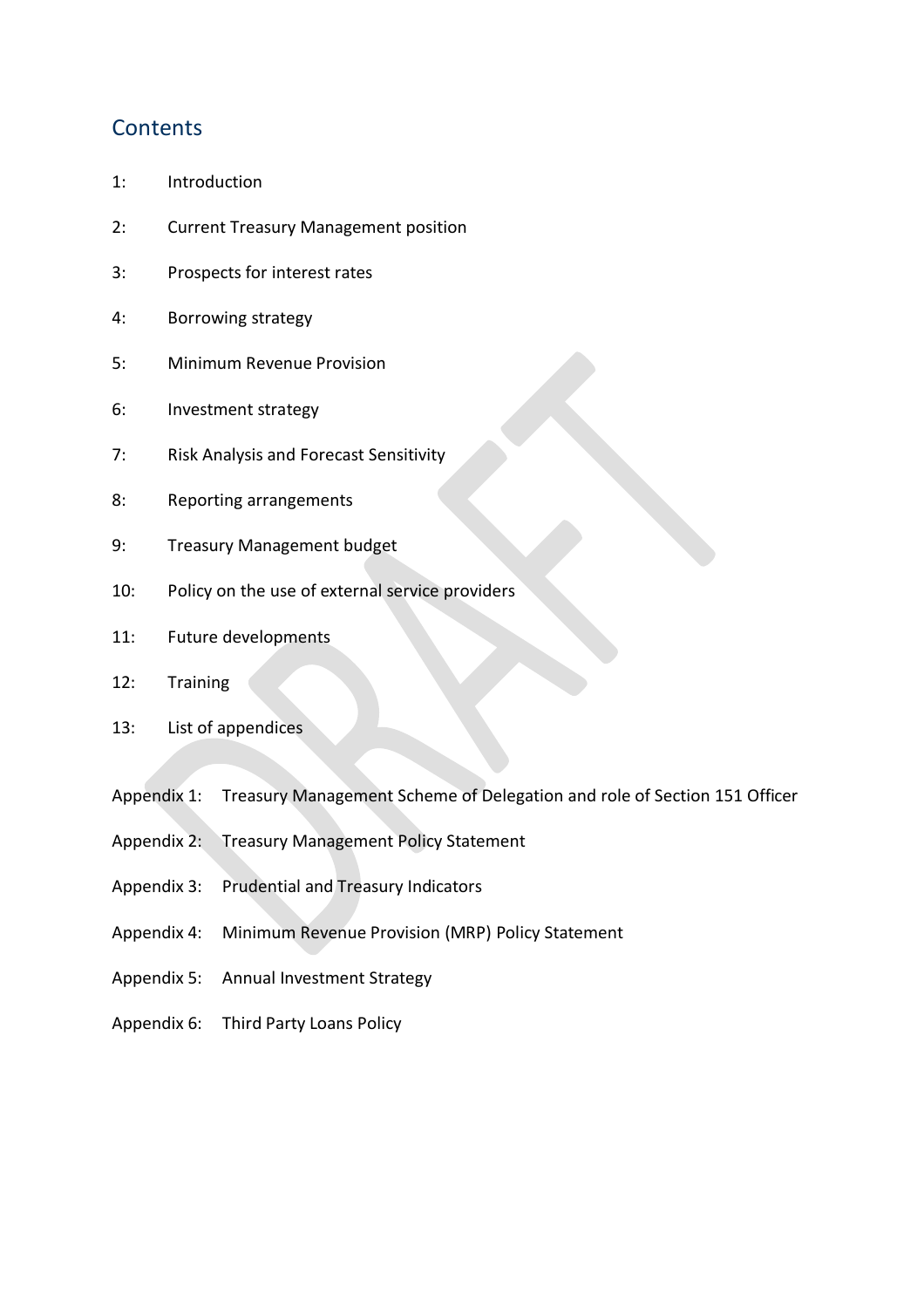# 1: Introduction

#### **Background**

The Council is required to operate a balanced budget, which broadly means that the cash raised during the year will meet Council expenditure. The Treasury management operation must ensure that this cash flow is adequately planned, as well as managed, with cash being available when it is needed. Surplus cash should be invested in low-risk counterparties or instruments in line with the Council's risk appetite, providing adequate liquidity initially before considering investment return.

Another main function of the treasury management service is the funding of the Council's capital plans. These capital plans provide a guide to the borrowing need of the Council, essentially the longer-term cash flow planning, to ensure that the Council can meet its capital spending obligations. This management of longer-term cash may involve arranging long or short-term loans or using longer-term cash flow surpluses. On occasion, when it is prudent and economic, any debt previously drawn may be restructured to meet Council risk or cost objectives.

The treasury management function is critical to the Council, as the balance of debt and investment operations ensure liquidity or the ability to meet Council spending obligations as they fall due, either on day-to-day revenue or for larger capital projects. The treasury operations will see a balance of the interest costs of debt and the investment income arising from cash deposits affecting the available budget. Since cash balances generally result from reserves and balances, it is paramount to ensure adequate security of the sums invested, as a loss of principal will in effect result in a loss to the General Fund balance.

Whilst any commercial initiatives or loans to third parties will impact on the treasury function, these activities are generally classed as non-treasury activities, (arising usually from capital expenditure), and are separate from the day-to-day treasury management activities.

#### CIPFA Treasury Management in the Public Services: Code of Practice and Cross Sectoral Guidance Notes

CIPFA has defined treasury management as "the management of the organisation's investments and cash flows, its banking, money market and capital market transactions; the effective control of the risks associated with those activities; and the pursuit of optimum performance consistent with those risks."

The Council has adopted CIPFA's Treasury Management in the Public Services: Code of Practice and Cross Sectoral Guidance Notes (the Treasury Code). The adoption is included in the Council's Constitution.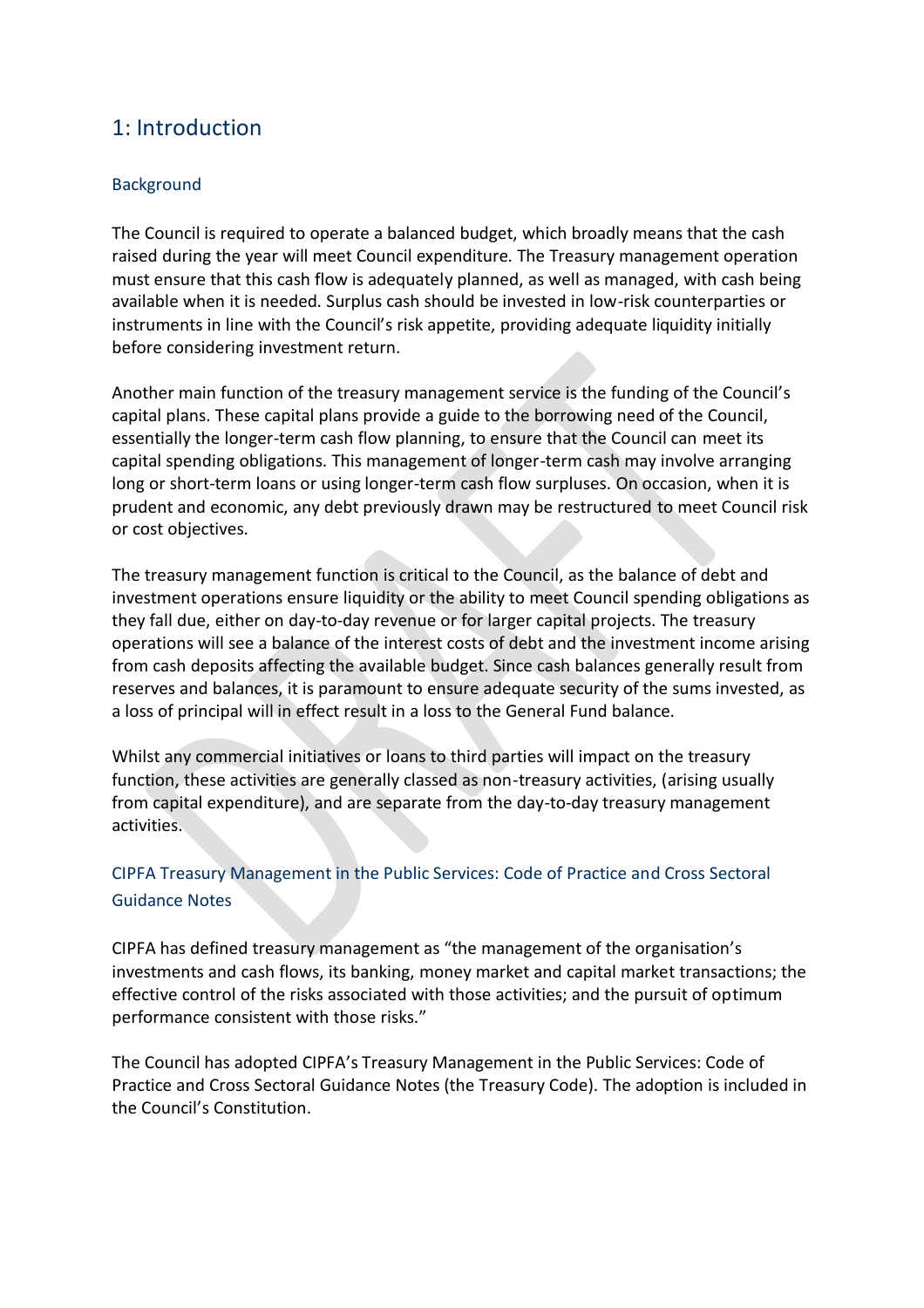#### CIPFA Prudential Code for Capital Finance in Local Authorities

The CIPFA Prudential Code for Capital Finance in Local Authorities (the Prudential Code) is a professional code of practice. Local authorities have a statutory requirement to comply with the Prudential Code when making capital investment decisions and carrying out their duties under Part 1 of the Local Government Act 2003 (Capital Finance etc. and Accounts).

The CIPFA Prudential Code sets out the manner in which capital spending plans should be considered and approved, and in conjunction with this, the requirement for an integrated treasury management strategy.

Councils are required to set and monitor a range of prudential indicators for capital finance, covering affordability, prudence, and a range of treasury indicators.

#### Treasury Management Policy Statement

The Council's Treasury Management Policy Statement is included in Appendix 2. The policy statement follows the wording recommended by the latest edition of the CIPFA Treasury Code.

#### Treasury Management Practices

The Council's Treasury Management Practices (TMPs) set out the manner in which the Council will seek to achieve its treasury management objectives, and how it will manage and control those activities through its policies.

The Council's TMPs Schedules cover the detail of how the Council will apply the TMP Main Principles in carrying out its operational treasury activities.

#### The Treasury Management Strategy

It is a requirement under the Treasury Code to produce an annual strategy report on proposed treasury management activities for the year.

The Council's Treasury Management Strategy is drafted in the context of the key principles of the Treasury Code, as follows:

- Public service organisations should put in place formal and comprehensive objectives, policies and practices, strategies and reporting arrangements for the effective management and control of their treasury management activities.
- Their policies and practices should make clear that the effective management and control of risk are prime objectives of their treasury management activities and that responsibility for these lies clearly within their organisations. Their appetite for risk should form part of their annual strategy, including any use of financial instruments for the prudent management of those risks, and should ensure that priority is given to security and liquidity when investing funds.
- They should acknowledge that the pursuit of value for money in treasury management, and the use of suitable performance measures, are valid and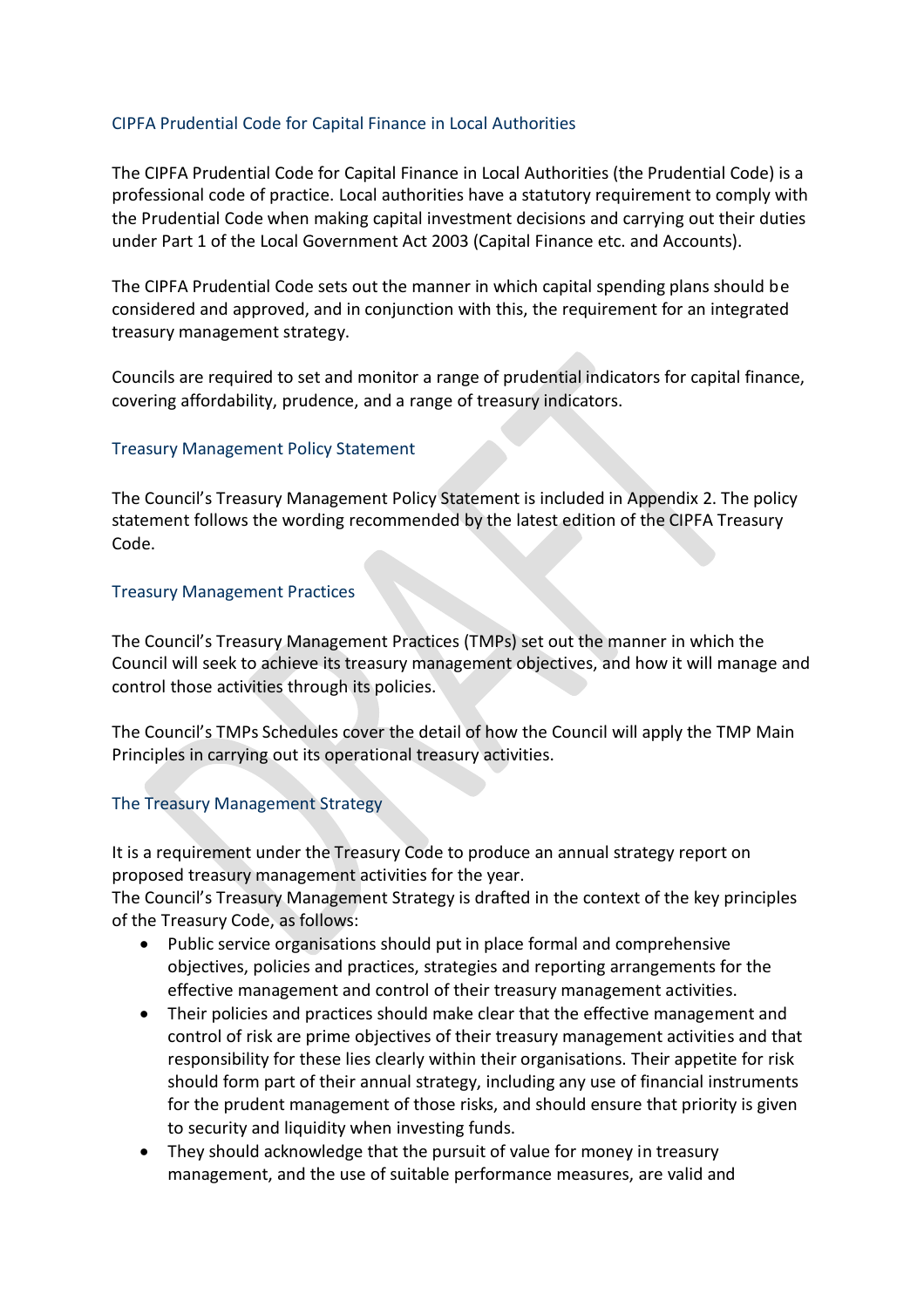important tools for responsible organisations to employ in support of their business and service objectives; and that within the context of effective risk management, their treasury management policies and practices should reflect this.

The purpose of the Treasury Management Strategy is to establish the framework for the effective and efficient management of the Council's treasury management activity, including the Council's investment portfolio, within legislative, regulatory, and best practice regimes. The Strategy needs to balance risk against reward in the best interests of stewardship of the public purse.

The Treasury Management Strategy incorporates:

- The Council's capital financing and borrowing strategy for the coming year
- The Council's policy on the making of the Minimum Revenue Provision (MRP) for the repayment of debt, as required by the Local Authorities (Capital Finance & Accounting) (Amendments) (England) Regulations 2008.
- The Affordable Borrowing Limit as required by the Local Government Act 2003.
- The Annual Investment Strategy for the coming year as required by the Department of Levelling Up, Housing and Communities (DLUHC) revised Guidance on Local Government Investments updated in 2018.

The Strategy takes into account the impact of the Council's Medium Term Financial Strategy (MTFS), its revenue budget and capital programme, the balance sheet position, and the outlook for interest rates.

The Treasury Management Strategy also includes the Council's:

- Policy on borrowing in advance of need
- Counterparty creditworthiness policies

The main changes from the Treasury Management Strategy adopted by Council in February 2021 are:

- Updates to interest rate forecasts
- Updates to debt financing budget forecasts
- Updates to the Council's Annual Investment Strategy in line with best practice guidance

The Council regards the successful identification, monitoring, and control of risk to be the prime criteria by which the effectiveness of its treasury management activities will be measured. The Treasury Management Scheme of Delegation is shown in Appendix 1.

# 2: Current Treasury Management position

The Council's projected treasury portfolio position at 31 March 2022, with forward estimates, is summarised below. The table shows the actual external borrowing (the treasury management operations), against the capital borrowing need (the Capital Financing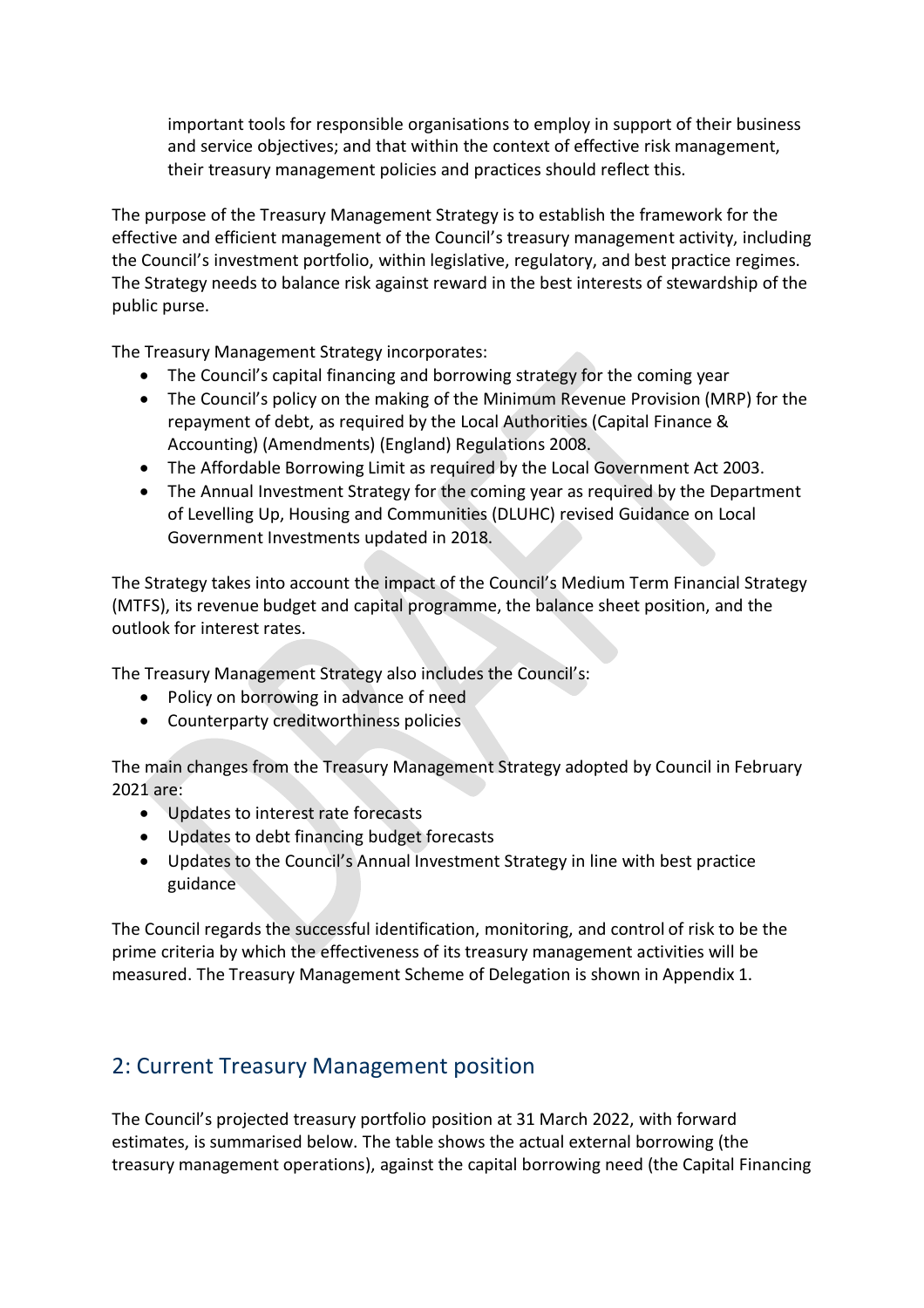Requirement - CFR), highlighting any over or under borrowing. The CFR is simply the total historic outstanding capital expenditure which has not yet been paid for from either revenue or capital resources. It is essentially a measure of the Council's underlying borrowing need.

Any capital expenditure which has not immediately been paid for, will increase the CFR. The CFR does not increase indefinitely, as the Minimum Revenue Provision (MRP) is a statutory annual revenue charge which broadly reduces the borrowing need in line with each asset's life. This is shown in graphical form in Appendix 1. The CFR and borrowing figures shown in Table 1 below include borrowing undertaken or planned for third party loans and Finance Lease liabilities, but excludes PFI schemes for which a separate borrowing facility forms part of the contracts and so the Council does not need to borrow itself for these.

The Council's projected borrowing need, alongside forecast external borrowing and investment balances, is shown in Tables 1 and 2 below:

|                                                                                      | 2021/2         | 2022/2    | 2023/2    | 2024/2    | 2025/2    | 2026/2  |
|--------------------------------------------------------------------------------------|----------------|-----------|-----------|-----------|-----------|---------|
|                                                                                      | $\overline{2}$ | 3         | 4         | 5.        | 6         | 7       |
|                                                                                      | <b>£m</b>      | <b>£m</b> | <b>£m</b> | <b>£m</b> | <b>£m</b> | £m      |
| <b>External borrowing</b>                                                            |                |           |           |           |           |         |
| Borrowing at 1 April brought<br>forward                                              | 811.3          | 850.0     | 940.0     | 990.0     | 985.0     | 975.0   |
| <b>Net Borrowing Requirement to</b><br>fund capital programme (see Table<br>2 below) | 34.8           | 67.4      | 55.0      | 12.3      | $-1.5$    | $-45.7$ |
| Internal borrowing (increase (-<br>)/reduction)*                                     | 3.9            | 22.6      | $-5.0$    | $-17.3$   | $-8.5$    | $-9.3$  |
| (1) Actual borrowing at 31 March<br>carry forward                                    | 850.0          | 940.0     | 990.0     | 985.0     | 975.0     | 920.0   |
| (2) CFR (ex. PFI) – the borrowing<br>need                                            | 957.2          | 1024.6    | 1079.6    | 1091.9    | 1090.4    | 1044.7  |
| (3) $[2 - 1]$ Internal borrowing*                                                    | 107.2          | 84.6      | 89.6      | 106.9     | 115.4     | 124.7   |
| <b>Investments</b>                                                                   |                |           |           |           |           |         |
| <b>Investments at 1 April</b>                                                        | 70.7           | 50.7      | 50.7      | 50.7      | 50.7      | 50.7    |
| <b>In Year Movements</b>                                                             | $-20.0$        | 0.0       | 0.0       | 0.0       | 0.0       | 0.0     |
| (4) Investments at 31 March                                                          | 50.7           | 50.7      | 50.7      | 50.7      | 50.7      | 50.7    |
| (5) $[1 - 4]$ Net borrowing                                                          | 799.3          | 889.3     | 939.3     | 934.3     | 924.3     | 869.3   |
|                                                                                      |                |           |           |           |           |         |

#### **Table 1: Forecast Borrowing and Investment Balances**

*\*Internal Borrowing, also referred to as Under/Over Borrowing, is temporarily funding capital spending from cash-backed resources (reserves and cashflow timing surpluses) to hand. This avoids interest payments by deferring the need to borrow externally, reduces*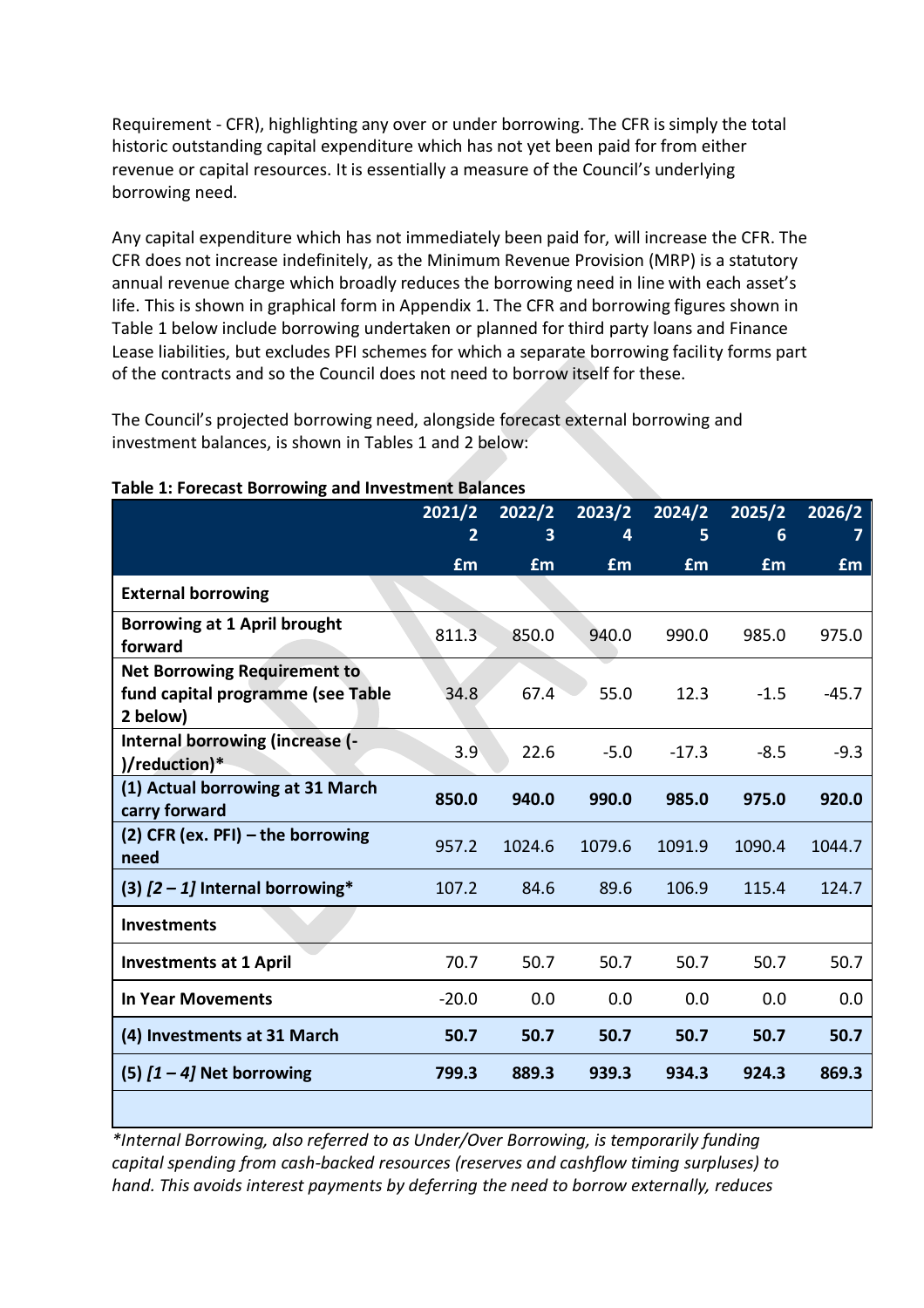*investment balances that would otherwise earn a rate of return lower than the cost of additional borrowing therefore minimising net interest expenses, and consequently less investments reduces the Councils exposure to credit risk. Internal Borrowing is discussed further in Section 4 Borrowing Strategy.*

|                                                               | 2021/22 | 2022/2<br>3 | 2023/2<br>4 | 2024/2<br>5 | 2025/2<br>6 | 2026/2  |
|---------------------------------------------------------------|---------|-------------|-------------|-------------|-------------|---------|
|                                                               | £m      | £m          | £m          | £m          | £m          | Em      |
| Unsupported Borrowing - General<br><b>Fund</b>                | 55.5    | 82.3        | 78.7        | 38.4        | 25.5        | 15.8    |
| Unsupported Borrowing - Housing*                              | 0.4     | 6.1         | 0.0         | 0.0         | 0.0         | 0.0     |
| Less: MRP and other financing<br>movements                    | $-21.1$ | $-21.0$     | $-23.8$     | $-26.1$     | $-27.0$     | $-61.5$ |
| <b>Net Borrowing Requirement to</b><br>fund Capital Programme | 34.8    | 67.4        | 55.0        | 12.3        | $-1.5$      | $-45.7$ |

#### **Table 2: Capital Borrowing Requirement**

*\* Loans raised by the Council for the purposes of on-lending to its wholly owned housing development company, This Land, will be classified as capital expenditure and therefore increase the Capital Financing Requirement. However, as these loans will be repaid in full in later years, no MRP will be charged on this borrowing.*

Within the set of prudential indicators there are a number of key indicators to ensure that the Council operates its activities within well-defined limits. One of these is that the Council needs to ensure that its gross borrowing does not, except in the short-term, exceed the total of the CFR in the preceding year plus the estimates of any additional CFR for current and next two financial years. This allows some flexibility for limited early borrowing for future years, but ensures that borrowing is not undertaken for revenue purposes except to cover short-term cash flows.

The Chief Finance Officer (Section 151 Officer) reports that the Council complied with this prudential indicator in the current year and does not envisage difficulties over the life of the current MTFS. This view takes into account current commitments, existing plans, and the proposals in this budget report.

# 3: Prospects for interest rates

The Council has appointed Link Group as its treasury advisor and part of their service is to assist the Council to formulate a view on short and longer-term interest rates as summarised in the following table.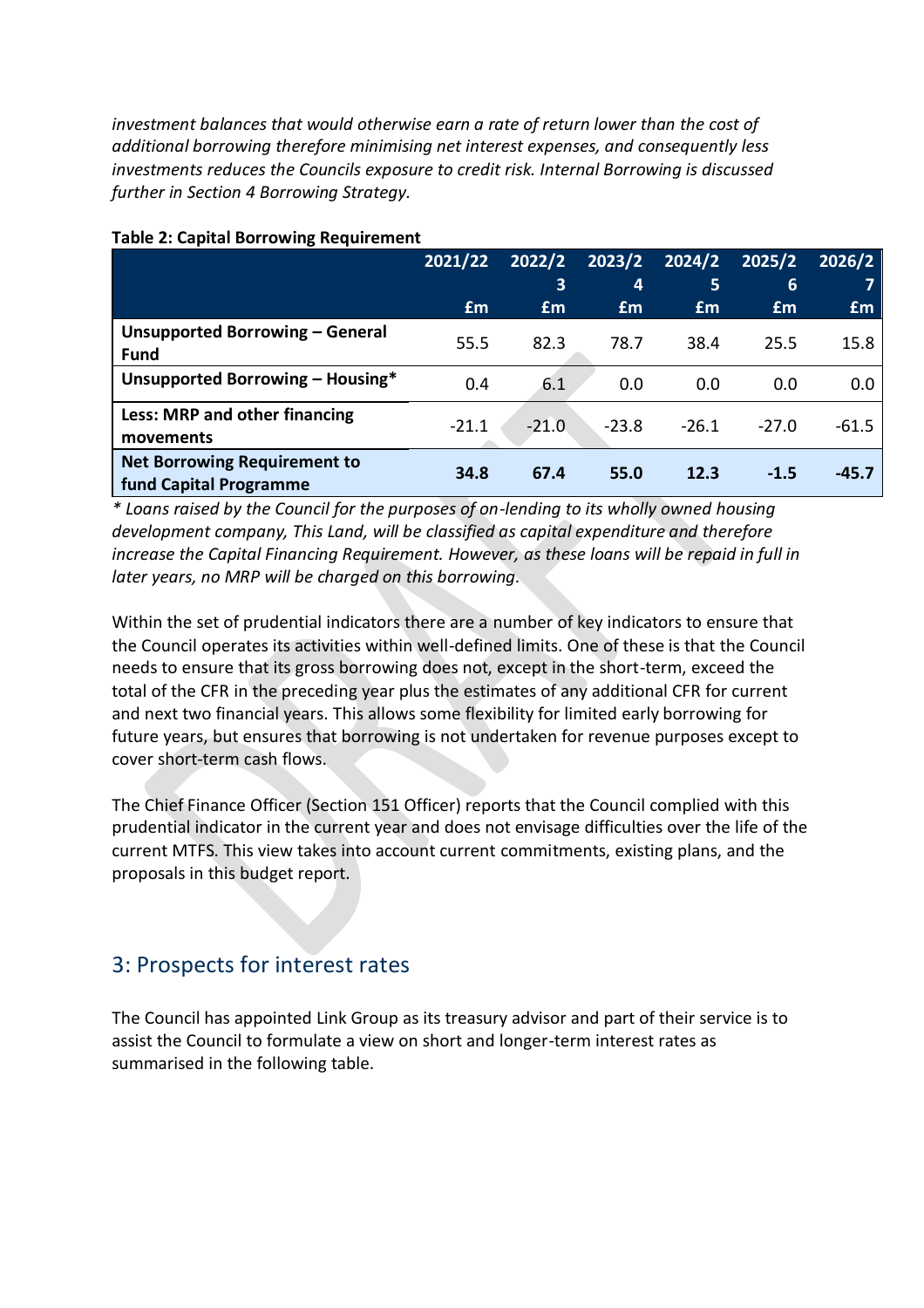|                                    | <b>LINK GROUP RATE VIEW</b> |          |               |          |        |        |          |          |        |                            |               |
|------------------------------------|-----------------------------|----------|---------------|----------|--------|--------|----------|----------|--------|----------------------------|---------------|
|                                    | Dec-21                      | $Mar-22$ | <b>Jun-22</b> | $Sep-22$ | Dec-22 | Mar-23 | $Jun-23$ | $Sep-23$ | Dec-23 | $\overline{\text{Mar-24}}$ | <b>Jun-24</b> |
| <b>Bank</b><br>Rate<br><b>View</b> | 0.25%                       | 0.25%    | 0.50%         | 0.50%    | 0.50%  | 0.75%  | 0.75%    | 0.75%    | 0.75%  | 1.00%                      | 1.00%         |
| 5yr<br><b>PWLB</b>                 | 1.50%                       | 1.50%    | 1.60%         | 1.60%    | 1.70%  | 1.70%  | 1.70%    | 1.80%    | 1.80%  | 1.80%                      | 1.90%         |
| 10yr<br><b>PWLB</b>                | 1.80%                       | 1.90%    | 1.90%         | 2.00%    | 2.00%  | 2.10%  | 2.10%    | 2.20%    | 2.20%  | 2.20%                      | 2.30%         |
| 25yr<br><b>PWLB</b>                | 2.10%                       | 2.20%    | 2.30%         | 2.40%    | 2.40%  | 2.40%  | 2.50%    | 2.50%    | 2.60%  | 2.60%                      | 2.60%         |
| 50yr<br><b>PWLB</b>                | 1.90%                       | 2.00%    | 2.10%         | 2.20%    | 2.20%  | 2.20%  | 2.30%    | 2.30%    | 2.40%  | 2.40%                      | 2.40%         |

These are forecasts for certainty rates; gilt yields plus 80 basis points.

The publication of official LIBOR (London Inter-Bank Offered Rate) figures (and related LIBID (London Inter-Bank Bid Rate) calculations) will cease at the close of 2021. As such, references within this document have been updated to SONIA (Sterling Overnight Index Average), which is the risk-free rate for sterling markets administered by the Bank of England and the preferred benchmark for the transition to sterling risk-free rates from LIBOR. SONIA is based on actual transactions and reflects the average of the interest rates that banks pay to borrow sterling overnight from other financial institutions and other institutional investors. To support the Risk-Free Rate transition in sterling markets, the Bank of England began publishing the SONIA Compounded Index from 3 August 2020. This simplifies the calculation of compounded interest rates and in doing so provides a standardised basis through its publication as an official source.

The coronavirus outbreak has resulted in significant economic damage to the UK and economies around the world. After the Bank of England took emergency action in March 2020 to cut the Bank Rate to 0.10%, it has then left the Bank Rate unchanged at its subsequent meetings. However, as shown in the forecast table above, the forecast for the Bank Rate now includes four increases from 0.1% in November 2021 to 1.00% by June 2024.

#### Gilt yields / PWLB rates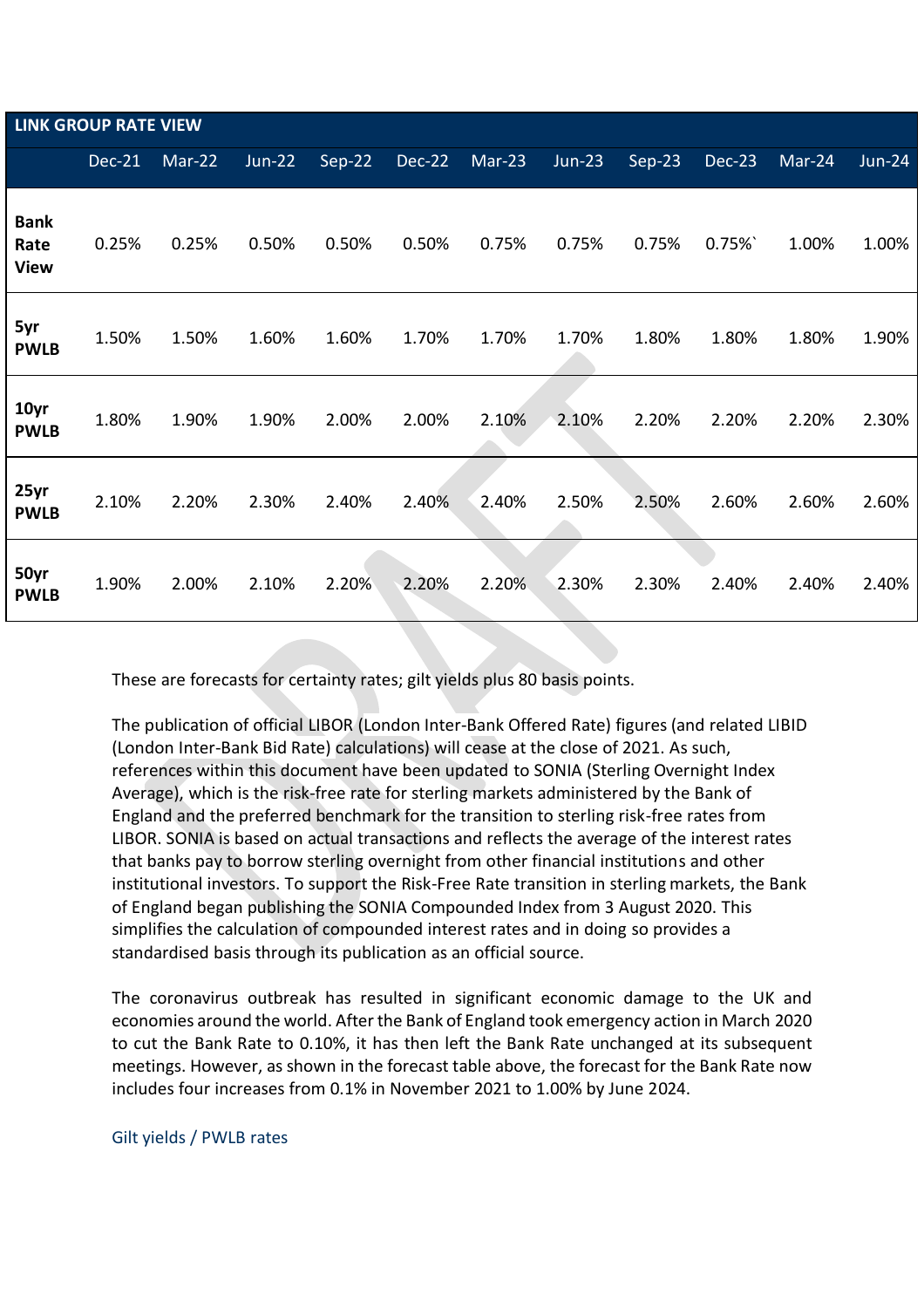As the interest forecast table for PWLB certainty rates above shows, there will likely be a steady rise over the forecast period, with some degree of uplift due to rising treasury yields in the US.

There is likely to be exceptional volatility and unpredictability in respect of gilt yields and PWLB rates due to the following factors:

- The potential impact that rising treasury yields in America could have. As an average since 2011, there has been a 75% correlation between movements in US 10-year treasury yields and UK 10-year gilt yields. This is a significant upward risk exposure to forecasts for longer term PWLB rates. However, gilt yields and treasury yields do not always move in unison.
- Whether the Monetary Policy Committee (MPC) act to counter increasing gilt yields if they rise beyond a yet unspecified level
- How strong inflationary pressures turn out to be in both the US and the UK, putting upward pressure on treasury and gilt yields
- How central banks implement their new average or sustainable level inflation monetary policies
- How well central banks manage the withdrawal of quantitative easing purchases of national bonds
- Whether exceptional volatility will be focused on the short or long end of the yield curve, or both

#### Investment and borrowing rates

Investment returns are forecast to improve in 2022/23 based on expected increases in the Bank Rate; but actual economic circumstances may result in less improvement than expected.

Borrowing interest rates fell to historically very low rates as a result of the Covid-19 and the quantitative easing operations of the Bank of England and remain at historically low levels. However, the policy of avoiding new borrowing by running down spare cash balances has continued to be beneficial for local authorities over the last few years. The current margins over gilt yields for different types of capital expenditure are as follows:

- PWLB Standard Rate is gilt plus 100 basis points (G+100bps)
- PWLB Certainty Rate is gilt plus 80 basis points (G+80bps)
- Local Infrastructure Rate is gilt plus 60bps (G+60bps)

The long-term forecast (beyond 10 years) for the Bank Rate is 2.00%. As some PWLB certainty rates are currently below 2.00%, there remains value in considering long-term borrowing from PWLB where appropriate, plus longer-term borrowing could also be undertaken for the purpose of certainty, or for flattening the profile of a heavily unbalanced maturity profile.

Temporary borrowing rates are likely, however, to remain near the current Bank Rate, which may also prove attractive as part of the Council's overall borrowing strategy. The Council will assess its risk appetite in conjunction with budgetary pressures to reduce total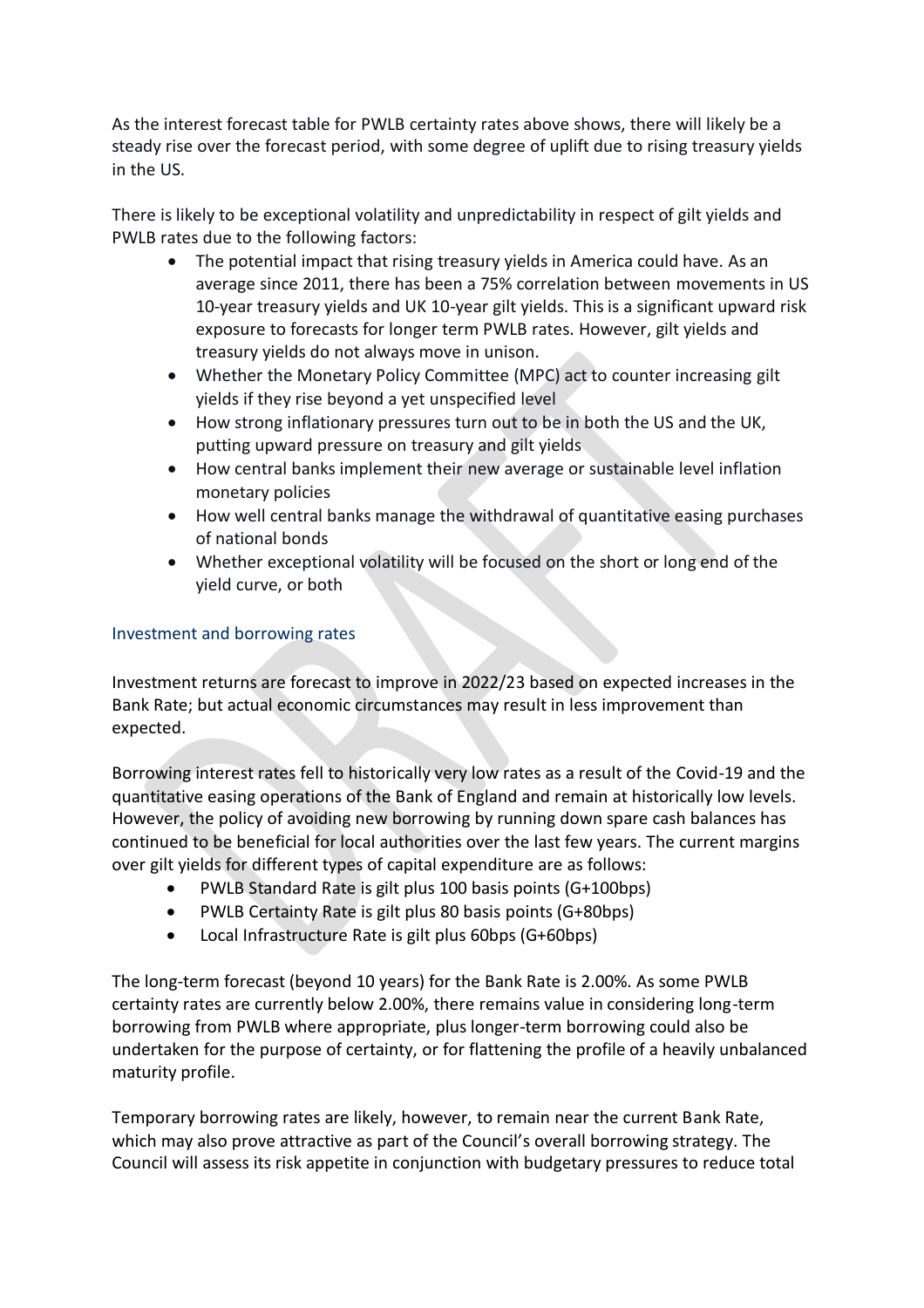interest costs whilst also looking to balance out the debt portfolio. While this authority will not be able to avoid borrowing to finance new capital expenditure and to replace maturing debt*,* there will be a cost of carry (the difference between higher borrowing costs and lower investment returns) to any new borrowing that causes a temporary increase in cash balances.

# 4: Borrowing strategy

The overarching objectives for the borrowing strategy are as follows:

- To manage the Council's debt maturity profile.
- To maintain a view on current and possible future interest rate movements, and to plan borrowing accordingly.
- To monitor and review the balance between fixed and variable rate loans against the background of interest rates and the Prudential Indicators.
- Reduce reliance on one source of funding and review all alterative options available, including forward loan agreements.
- Continue to support UK Municipal Bonds Agency (MBA) bond issuance programme.
- Provide value for money and savings where possible to meet budgetary pressures.

The Council is currently maintaining an internally borrowed cash position. This means that the capital borrowing need (the Capital Financing Requirement) has not been fully funded with loan debt. Instead, cash supporting the Council's reserves, balances, and positive cash flow has been used as an alternative, temporary measure. This strategy is prudent as investment returns are relatively low and counterparty risk is still an issue that needs to be considered.

Against this background and the risks within the economic forecast, caution will be adopted with the 2022/23 treasury operations. The Section 151 Officer will monitor interest rates in financial markets and adopt a pragmatic approach to changing circumstances. The decision to maintain internal borrowing will be evaluated against the potential for incurring additional long-term borrowing costs in later years, when long-term interest rates are forecast to be significantly higher.

If a significant risk of a sharp fall in long and short-term rates materialises (e.g., due to a marked increase of risks around relapse into recession or of risks of deflation), then longterm borrowings will be postponed, and potential rescheduling from fixed rate funding into short-term borrowing will be considered.

If a significant risk of a much sharper rise in long and short-term rates materialises than that currently forecast (e.g., perhaps arising from an acceleration in the start date and in the rate of increase in central rates in the USA and UK, an increase in world economic activity or a sudden increase in inflation risks), then the portfolio position will be re-appraised. Most likely, fixed rate funding will be drawn whilst interest rates are lower than they are projected to be in the next few years.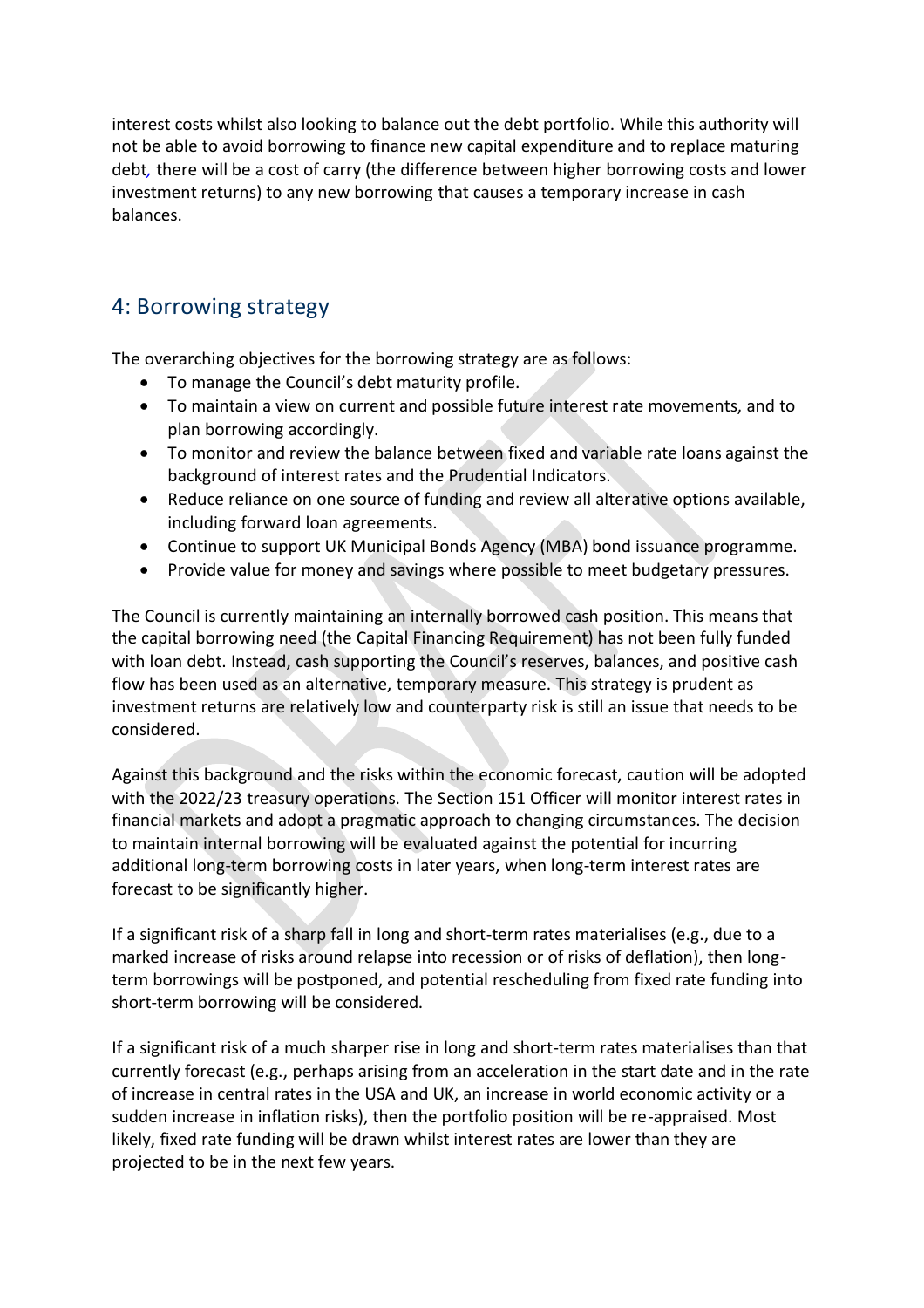In November 2019 the Council secured approval for £61m worth of discounted Local Infrastructure Rate funding via the PWLB to support clean energy work in Cambridgeshire in relation to the following projects:

- Five projects in our energy investment programme. These are primarily solar photovoltaic and battery storage projects across our assets. They are being developed to address major challenges our antiquated electricity grid is having which impact housing and business growth in the county, as well as limiting our ability to increase the amount of local, low carbon generation capacity.
- Three projects for community energy infrastructure. Swaffham Prior will be the first to retrofit an existing rural, off-gas community with a low carbon district heating scheme. Once built, the St Ives Smart Energy Grid would be the largest solar canopy project of its kind in the UK. One novel component is the Business Support Program offering which will pass along our lessons learned to the clean tech sector, assisting in wider uptake. And finally, ongoing energy efficiency and energy generation programme in schools. In this phase, we'll be exploring how to turn some schools into energy centres, supplying themselves and their communities with low carbon heat.

In March 2020, £8m of borrowing was drawn down at a rate of 1.45%, followed by a further £6m in August 2021 at a rate of 1.56%. The remainder of the borrowing is expected to be accessed during 2022/23.

#### Capital Prudential & Treasury Indicators

There is a requirement under the Local Government Act 2003 for local authorities to have regard to CIPFA's Prudential Code for Capital Finance in Local Authorities (the "CIPFA Prudential Code") when setting and reviewing their prudential indicators.

A full set of prudential indicators and borrowing limits are shown in Appendix 3.

#### Policy on borrowing in advance of need

The Council will not borrow more than, or in advance of, its needs purely in order to profit from the investment of the extra sums borrowed. Any decision to borrow in advance of need will be within the forward approved Capital Financing Requirement estimates, and will be considered carefully to ensure that value for money can be demonstrated and that the Council can ensure the security of such funds. Borrowing in advance will be considered within the following constraints: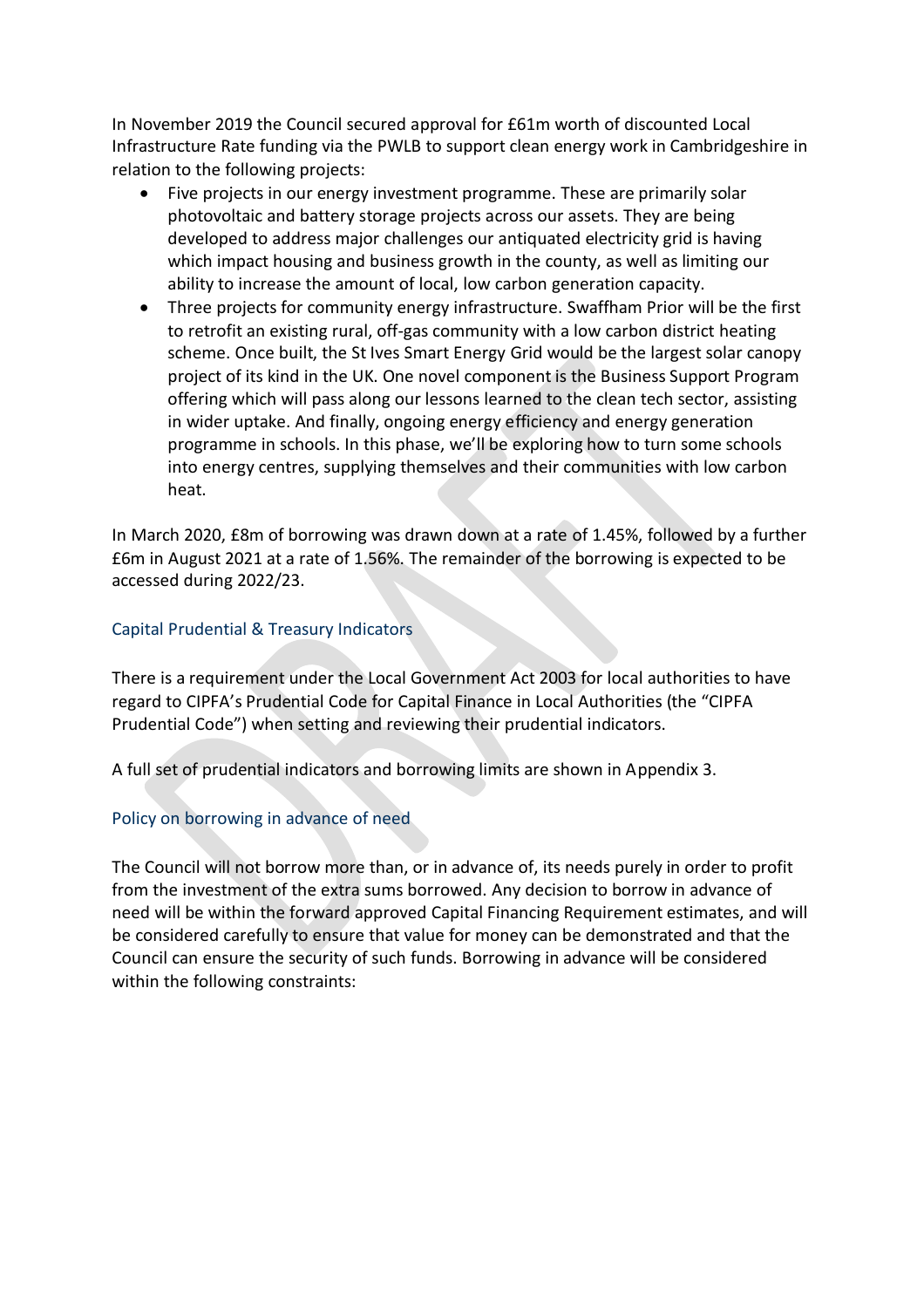| Year    | Max.<br><b>Borrowing in</b><br>advance | <b>Notes</b>                                                                                                        |
|---------|----------------------------------------|---------------------------------------------------------------------------------------------------------------------|
| 2022/23 | 100%                                   | Borrowing in advance will be<br>limited to no more than the                                                         |
| 2023/24 | 50%                                    | expected increase in borrowing                                                                                      |
| 2024/25 | 25%                                    | need (CFR) over the period of the<br>approved Medium Term Capital<br>Programme, a maximum of 3 years<br>in advance. |

The risks associated with any borrowing in advance activity will be subject to prior appraisal. Any advance borrowing undertaken will be reported in Treasury Management update reports.

#### Debt rescheduling

As short-term borrowing rates are often considerably cheaper than longer-term fixed interest rates, there may be potential opportunities to generate savings by switching from long-term borrowing to short-term borrowing. However, these savings will need to be considered in the light of the current treasury position and, in the current economic climate, the substantial exit costs of any debt repayment.

The reasons for any rescheduling to take place will include:

- The generation of cash savings and/or discounted cash flow savings.
- Helping to fulfil the treasury strategy.
- Enhancing the balance of the portfolio (amend the maturity profile and/or the balance of volatility).

Any rescheduling activity undertaken will be reported to Strategy and Resources (S&R) Committee, at the next quarterly report following its action.

#### New financial institutions as a source of borrowing

Currently the PWLB Certainty Rate is set at gilts + 80 basis points. However, consideration may still need to be given to obtaining funding from other sources for the following reasons:

- Local authorities, primarily shorter dated maturities of up to around 3 years. These are still lower rates than the Certainty Rate.
- Financial institutions, primarily insurance companies and pension funds but also some banks, out of forward dates where the objective is to avoid a "cost of carry" or to achieve refinancing certainty over the next few years.
- UK MBA
- UK Infrastructure Bank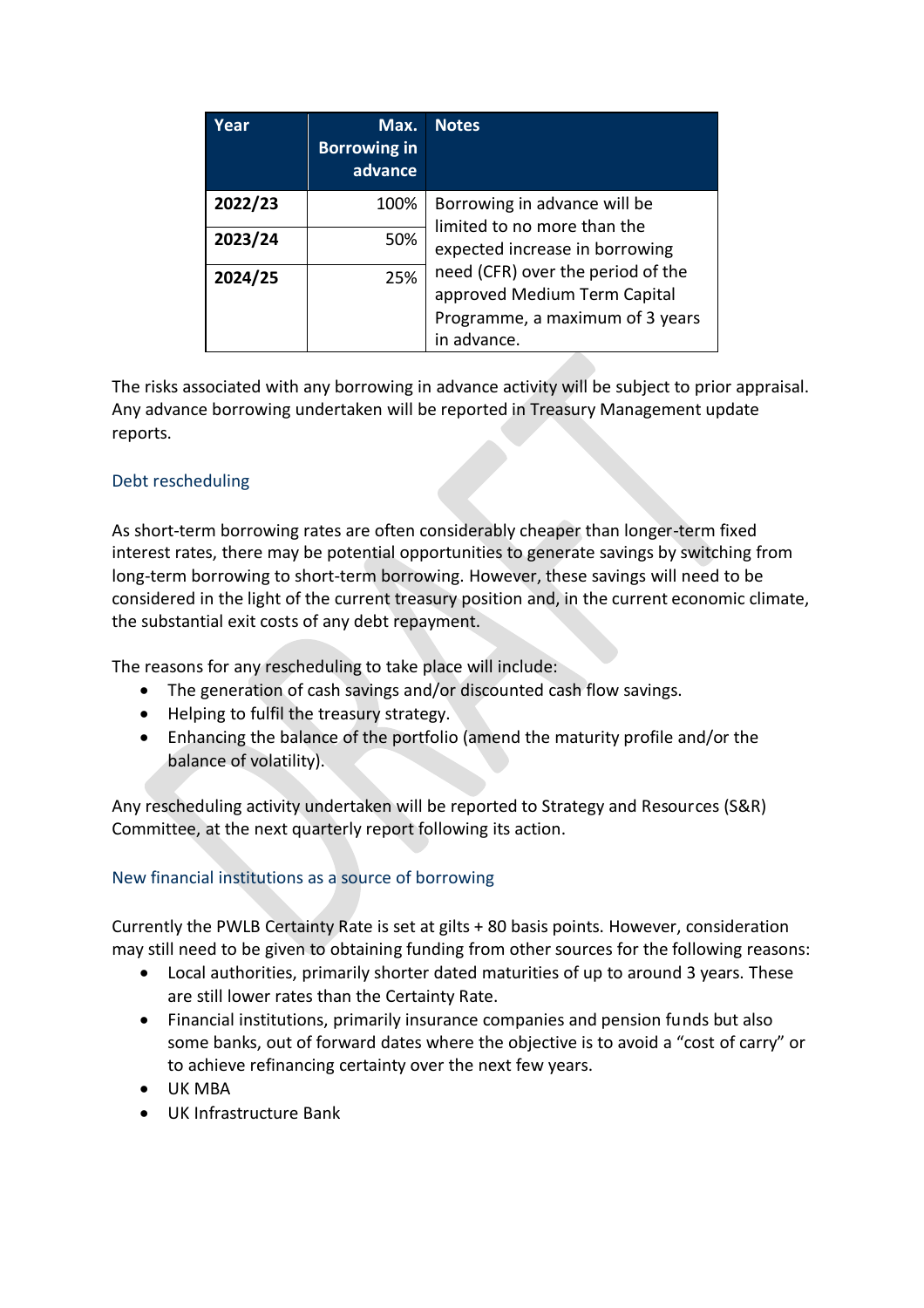# 5: Minimum Revenue Provision

The Council is required to repay an element of the accumulated General Fund capital spend each year (the CFR) through a revenue charge (the Minimum Revenue Provision - MRP), although it is also allowed to undertake additional voluntary payments if desired (Voluntary Revenue Provision - VRP).

DLUHC Regulations have been issued which require the full Council to approve an MRP Statement in advance of each year. A variety of options are provided to councils, so long as there is a prudent provision. The MRP Policy is in Appendix 4.

The Council, in conjunction with its Treasury Management advisors, considers the MRP policy to be prudent.

# 6: Investment strategy

Government Guidance on Local Government Investments in England requires that an Annual Investment Strategy (AIS) be set. The Guidance permits the Treasury Management Strategy Statement (TMSS) and the AIS to be combined into one document.

The Council's general policy objective is to invest its surplus funds prudently. As such the Council's investment priorities in priority order are:

- the security of the invested capital
- the liquidity of the invested capital
- the yield received from the investment

The Council will aim to achieve the optimum return (yield) on its investments commensurate with proper levels of security and liquidity and within the Council's risk appetite. In the current economic climate, it is considered appropriate to keep investments short-term to cover cash flow needs. However, where appropriate (from an internal as well as external perspective), the Council will also consider the value available in periods up to 12 months with high credit rated financial institutions, as well as wider-ranging fund options.

The Council's Annual Investment Strategy (AIS) is shown in Appendix 5.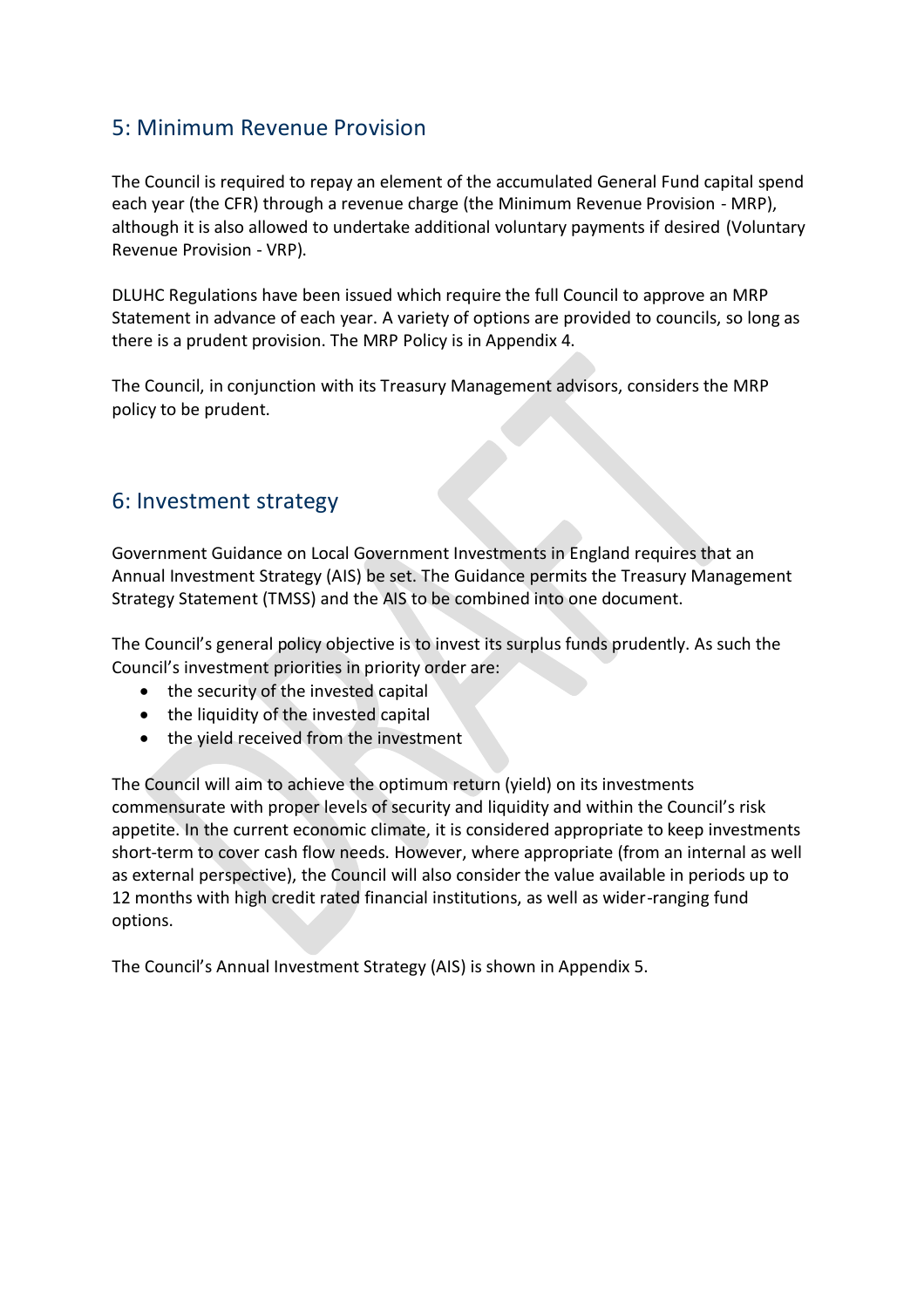# 7: Risk Analysis and Forecast Sensitivity

#### Risk Management

The Council regards the successful identification, monitoring, and control of risk to be the prime criteria by which the effectiveness of its treasury management activities will be measured. Treasury management risks are identified in the Council's approved Treasury Management Practices. The main risks to the treasury activities are:

- Credit and counterparty risk (security of investments)
- Liquidity risk (adequacy of cash resources)
- Interest rate risk (fluctuations in interest rate levels)
- Exchange rate risk (fluctuations in exchange rates)
- Refinancing risks (impact of debt maturing in future years)
- Legal and regulatory risk (non-compliance with statutory and regulatory requirements)
- Fraud, error and corruption, and contingency management (in normal and business continuity situations)
- Market risk (fluctuations in the value of principal sums)

The TMP Schedules set out the ways in which the Council seeks to mitigate these risks. Examples are the segregation of duties (to counter fraud, error, and corruption), and the use of creditworthiness criteria and counterparty limits (to minimise credit and counterparty risk). Council officers, in conjunction with the treasury advisers, will monitor these risks closely.

#### Sensitivity of the Forecast

The sensitivity of the forecast is linked primarily to movements in interest rates and in cash balances, both of which can be volatile. Interest rates in particular are subject to global external influences over which the Council has no control.

Both interest rates and cash balances will be monitored closely throughout the year and potential impacts on the Council's debt financing budget will be assessed. Action will be taken as appropriate, within the limits of the TMP Schedules and the treasury strategy, and in line with the Council's risk appetite, to keep negative variations to a minimum. Any significant variations will be reported to S&R Committee as part of the Council's regular budget monitoring arrangements.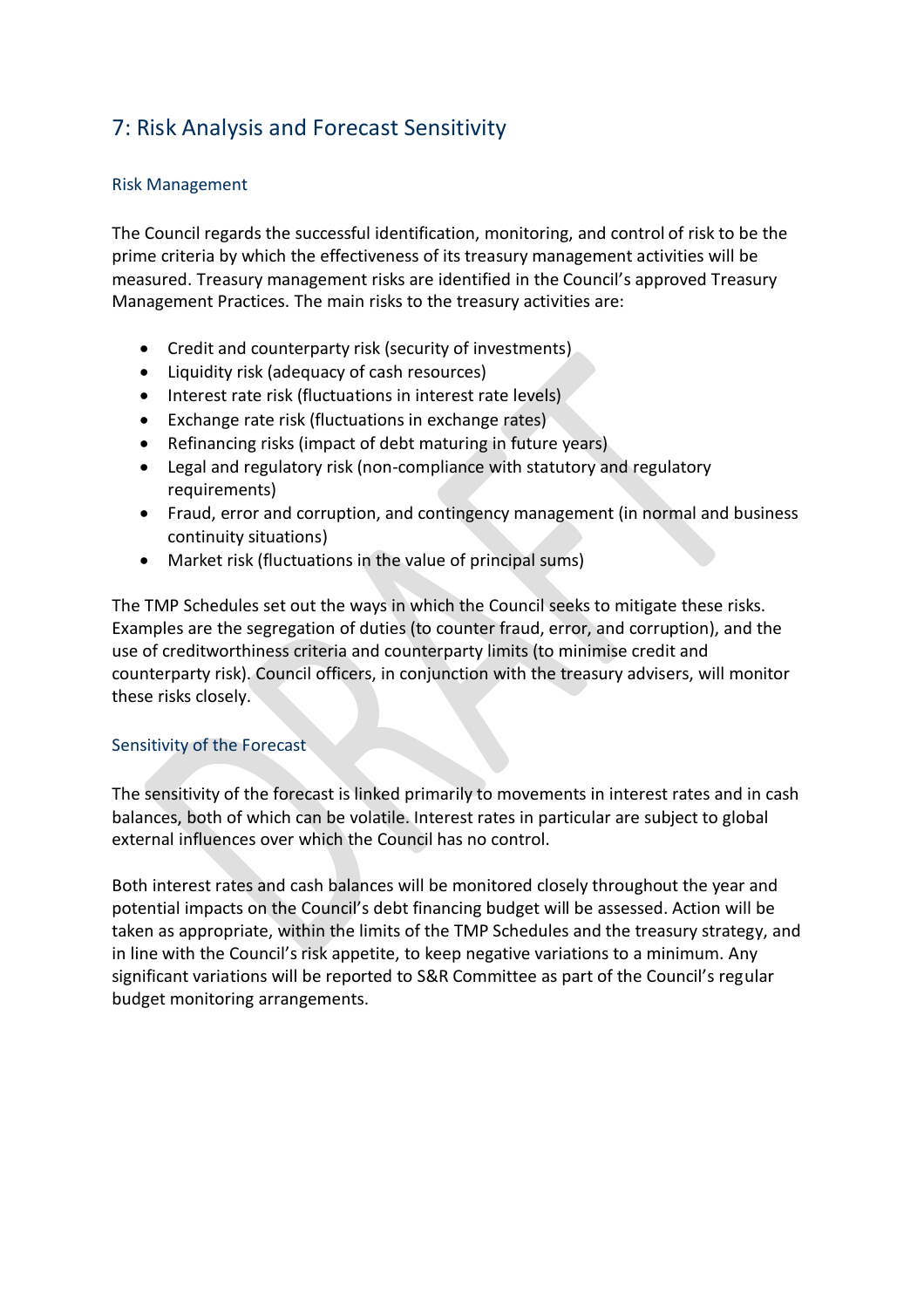# 8: Reporting arrangements

#### Capital Strategy

The CIPFA revised 2017 Prudential and Treasury Management Codes requires local authorities to prepare a capital strategy report which provides the following:

- a high-level long-term overview of how capital expenditure, capital financing and treasury management activity contribute to the provision of services
- an overview of how the associated risk is managed
- the implications for future financial sustainability

The aim of the capital strategy is to ensure that all elected members fully understand the overall long-term policy objectives and resulting capital strategy requirements, governance procedures and risk appetite.

The Council's Capital Strategy is reported separately from the Treasury Management Strategy Statement within the Business Plan and reports on non-treasury investments. This ensures the separation of the core treasury function under security, liquidity and yield principles, and the policy on commercial investments usually driven by expenditure on an asset. The Capital Strategy demonstrates:

- The corporate governance arrangements for these types of activities
- Any service objectives relating to the investments
- The expected income, costs and resulting contribution
- The debt related to the activity and the associated interest costs
- For non-loan type investments, the cost against the current market value
- The risk associated with each activity

For non-treasury investment where a physical asset is being bought, details of market research, advisors used (and their monitoring), ongoing costs and investment requirements and any credit information will be disclosed, including the ability to sell the asset and realise the investment cash.

Where the Council has borrowed to fund any non-treasury investment, there is also an explanation of why borrowing was required and why the DLUHC Investment Guidance and CIPFA Prudential Code have not been adhered to.

If any non-treasury investment sustains a loss during the final accounts and audit process, the strategy and revenue implications will be reported through the same procedure as the Capital Strategy.

The Capital Strategy will also consider the proportionality between the treasury investments shown throughout this report and non-treasury investments.

#### Treasury Management Reporting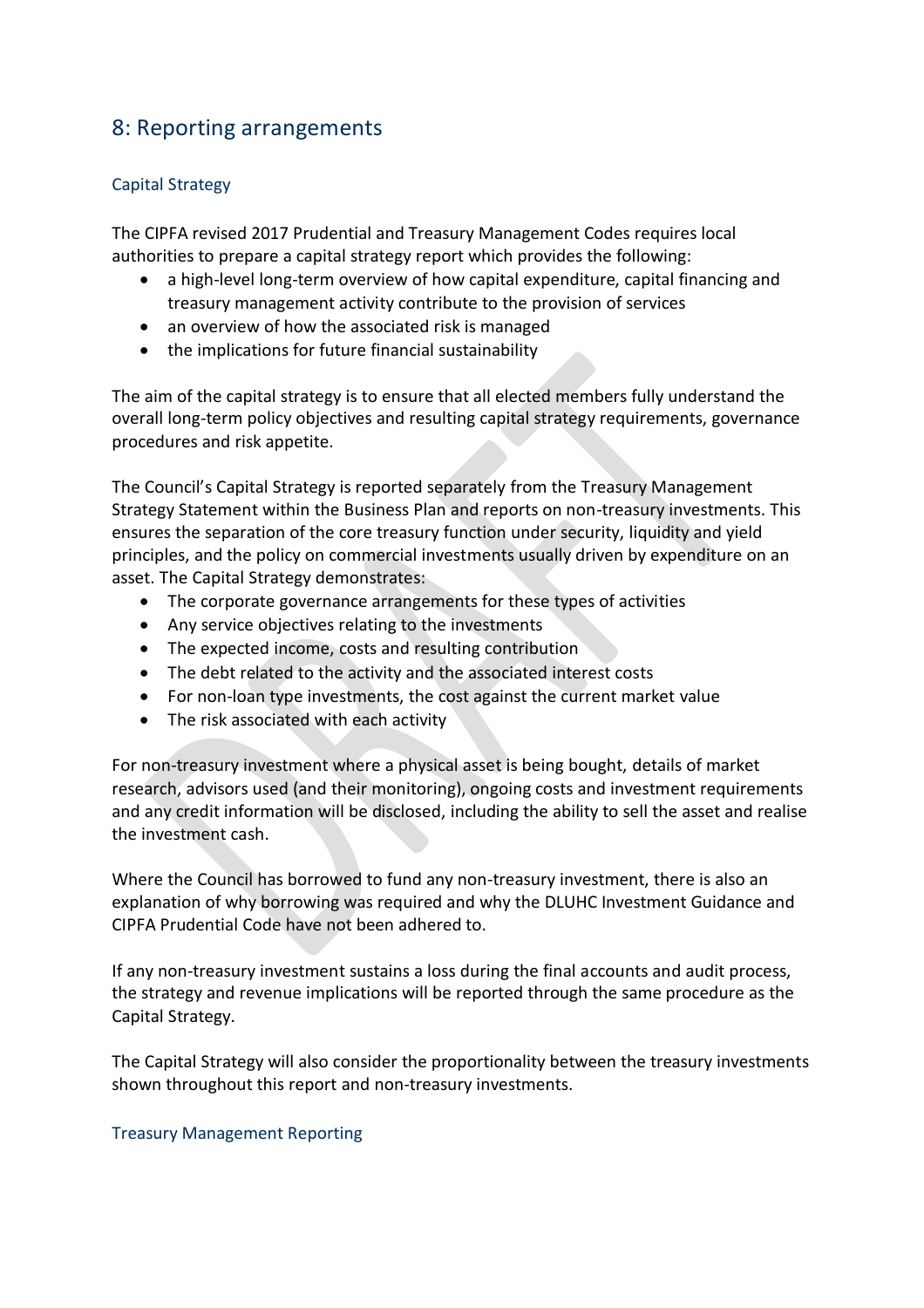The Council is currently required to receive and approve, as a minimum, three main treasury reports each year, which incorporate a variety of policies, estimates and actuals:

a) **Prudential and treasury indicators and treasury strategy (this report)** - The first, and most important report is forward looking and covers:

- capital plans (including prudential indicators)
- a Minimum Revenue Provision (MRP) policy (how residual capital expenditure is charged to revenue over time)
- the Treasury Management Strategy (how the investments and borrowings are to be organised), including treasury indicators
- an Investment Strategy (the parameters on how investments are to be managed)

b) **A mid-year treasury management report** – This is primarily a progress report and will update members on the capital position, amending prudential indicators as necessary, and whether any policies require revision. In addition, S&R Committee will receive quarterly update reports.

c) **An annual treasury report** – This is a backward-looking review document and provides details of a selection of actual prudential and treasury indicators and actual treasury operations compared to the estimates within the strategy.

The above reports are required to be adequately scrutinised before being recommended to Council. This role is undertaken by the Section 151 Officer & S&R Committee.

# 9: Treasury Management Budget

The table below provides a breakdown of the treasury management budget at November 2021. Key assumptions behind the 2022/23 budget estimates are:

- Average rates achievable on short-term investments will be 0.21%, the average net return on the Council's long-term CCLA property fund treasury management investment will be 3.4%, the average return on multi-class asset will be 2.8% and the average return on the infrastructure income fund will be 3.8%.
- New and replacement borrowing to fund the capital programme will be financed by a mixture of short to medium-term borrowing, at rates equating to between 1.5% and 3.0% over the medium-term.
- The MRP charge is in line with the Council's MRP policy.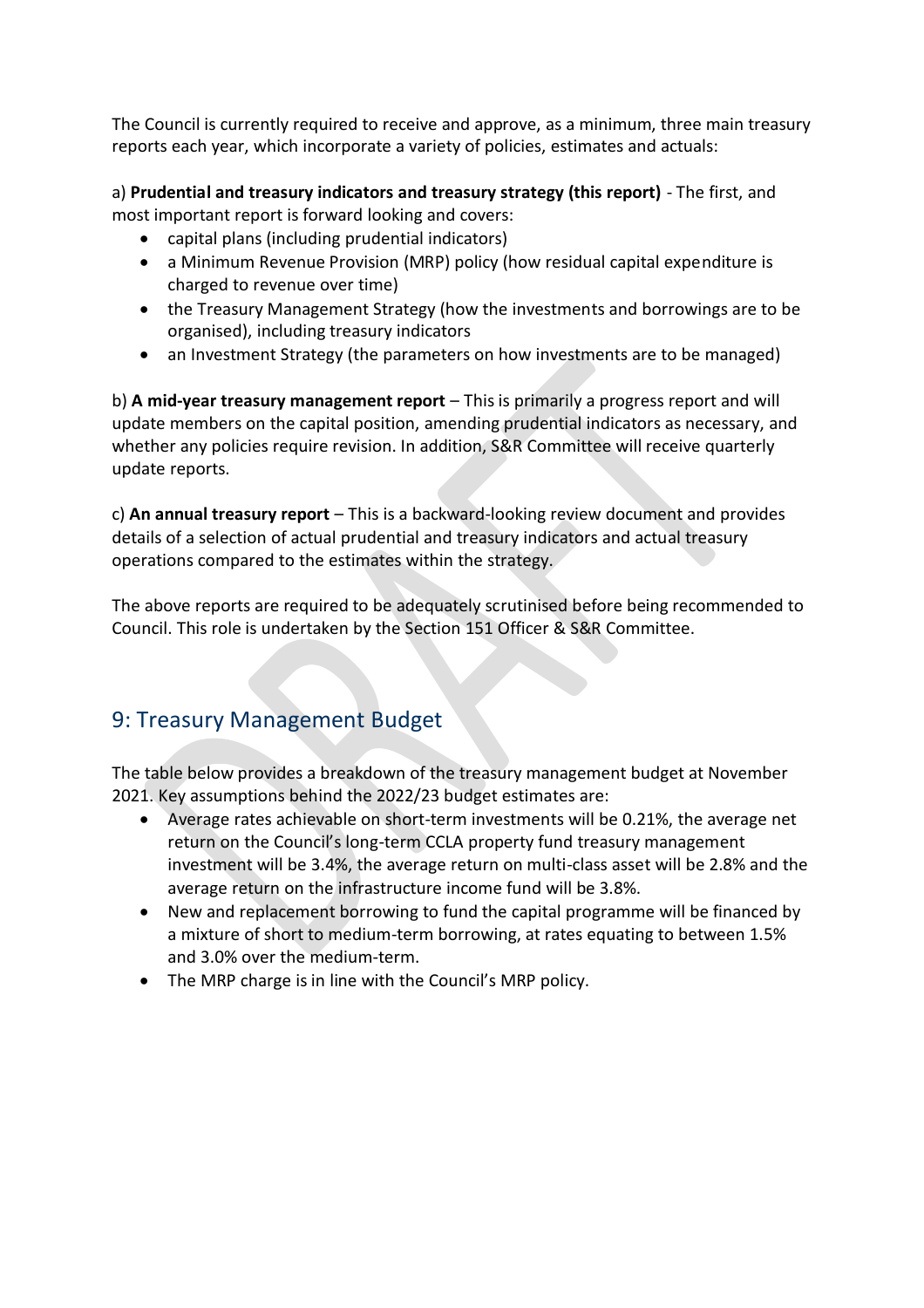|                                                      | 2021/22<br><b>Estimate</b><br>£m | 2022/23<br><b>Estimate</b><br>£m | 2023/24<br><b>Estimate</b><br>£m | 2024/25<br><b>Estimate</b><br>£m | 2025/26<br><b>Estimate</b><br>£m | 2026/27<br><b>Estimate</b><br><b>f</b> m |
|------------------------------------------------------|----------------------------------|----------------------------------|----------------------------------|----------------------------------|----------------------------------|------------------------------------------|
| Interest payable                                     | 19.1                             | 20.7                             | 22.8                             | 24.4                             | 24.3                             | 24.7                                     |
| <b>MRP</b>                                           | 19.0                             | 21.0                             | 23.8                             | 26.1                             | 27.0                             | 27.2                                     |
| <b>Interest receivable</b>                           | $-0.9$                           | $-0.9$                           | $-0.9$                           | $-0.9$                           | $-0.9$                           | $-0.9$                                   |
| Interest on investment<br>activity                   | 0.9                              | 0.9                              | 0.9                              | 0.9                              | 0.9                              | 0.9                                      |
| <b>Debt Management Expenses</b>                      | 0.6                              | 0.4                              | 0.4                              | 0.4                              | 0.4                              | 0.4                                      |
| <b>Net Interest expenses</b><br>recharged to Service | $-5.8$                           | $-5.6$                           | $-7.8$                           | $-7.9$                           | $-9.1$                           | $-8.8$                                   |
| <b>Technical adjustments</b>                         | 0.1                              | 0.1                              | 0.1                              | 0.1                              | 0.1                              | 0.1                                      |
| <b>Sub Total</b>                                     | 33.1                             | 36.6                             | 39.3                             | 43.2                             | 42.8                             | 43.7                                     |
| <b>Capitalised Interest</b>                          | $-2.4$                           | $-2.2$                           | $-2.2$                           | $-1.8$                           | $-0.8$                           | $-0.9$                                   |
| <b>Grand Total</b>                                   | 30.7                             | 34.5                             | 37.2                             | 41.4                             | 42.0                             | 42.8                                     |

10: Policy on the use of external service providers/consultant

The Council's external treasury management advisors are Link Group, Treasury solutions. The two-year extension option within the contract with Link Asset Servicing has been activated, following the original formal procurement exercise in 2019/20.

The Council recognises that responsibility for treasury management decisions remains with the organisation at all times and will ensure that undue reliance is not placed upon the services of our external service providers. All decisions will be undertaken with regards to all available information, including, but not solely, the Council's treasury advisers.

It also recognises that there is value in employing external providers of treasury management services in order to acquire access to specialist skills and resources. The Council will ensure that the terms of their appointment and the methods by which their value will be assessed are properly agreed and documented, and subjected to regular review.

# 11: Future developments

Local Authorities are having to consider innovative strategies towards improving service provision to their communities. This approach to innovation also applies to councils' treasury management activities. The Government is introducing new statutory powers and policy change which will have an impact on treasury management approaches in the future. Examples of such changes are: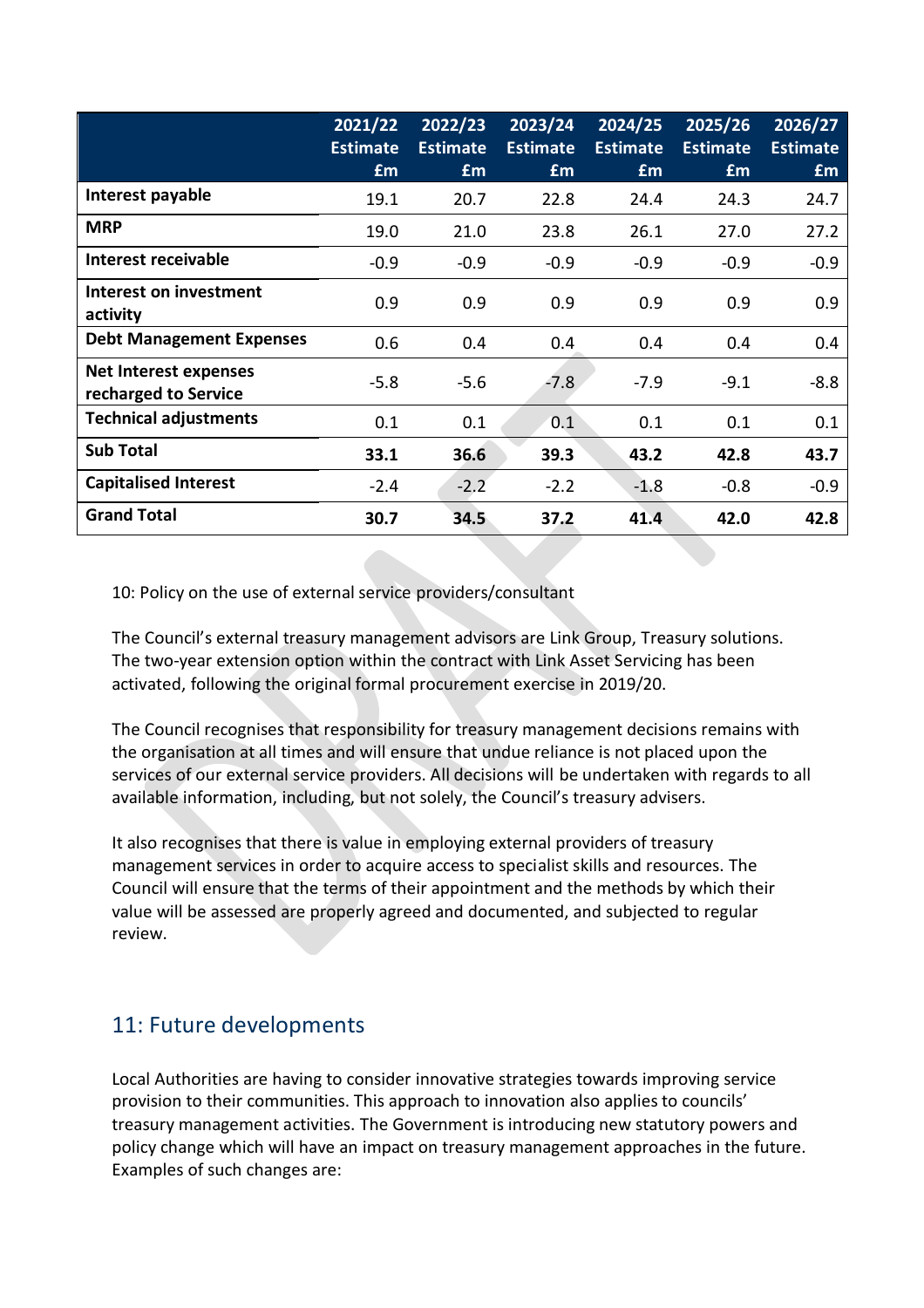#### a) Loans to Third Parties

The Council may borrow to make grants or loans to third parties for the purpose of capital expenditure, as allowable under paragraph 25 (1) (b) of the Local Authorities (Capital Financing and Accounting) (England) Regulations 2003 (Statutory Instrument No. 3146). This will usually be to support local economic development, and may be funded by external borrowing.

A framework within which the Council may consider advancing loans to third party, not for profit, organisations is shown in Appendix 6.

In addition, the following material projects in this respect are under way:

• This Land – loans issued at commercial rates, to facilitate the construction of residential housing in Cambridgeshire and the vicinity

#### b) UK Municipal Bonds Agency (MBA)

The County Council remains committed to participating in a multi-authority pooled bond, facilitated by the MBA, as complementary to PWLB borrowing. The purpose of the MBA is to issue bonds in the capital markets at lower rates than the PWLB.

The November 2020 reduction in margin over gilts for PWLB rates by 100 basis points on local authorities' loans means that UK MBA is now a less favourable an option than it had been in comparison to higher PWLB rates but there should remain a narrow competitive margin relative to PWLB.

To date the MBA has issued a small number of single Council bonds and a pooled bond issue is awaited.

#### c) Impact of IFRS 9

An important consideration when assessing current and future investment policy is the implementation of accounting standard IFRS 9 in the Local Authority Code of Practice. A key element of this standard is the move away from assessing risk based on incurred losses on financial assets (i.e., an event that has happened) to expected loss (i.e., the likelihood of loss across the asset lifetime). Whilst this will not materially impact upon traditional treasury investments, the standard also encompasses other investment areas including loans to third parties, subsidiaries, or longer dated service investments. The expected credit loss model requires local authorities to make provision for these potential losses having assessed the asset with regard to the due diligence undertaken prior to investment, the nature of any guarantees, and subsequent regular updates.

The Council has made the following material loan agreement with third parties:

• This Land – loans at commercial rates to facilitate the construction of residential housing in Cambridgeshire.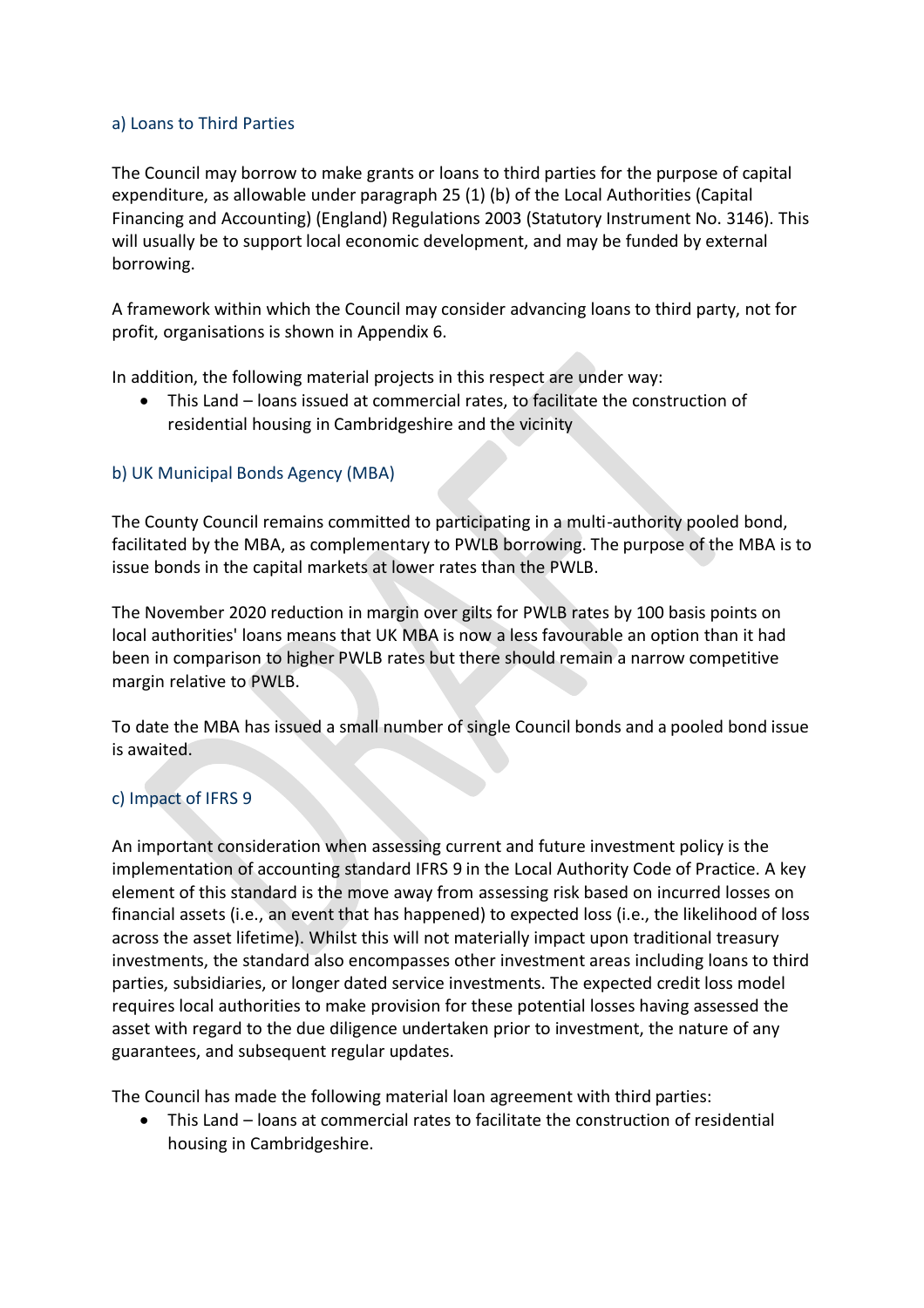A revenue provision may be required to be set aside in future depending on the risk assessment of the investment.

In addition to the above, the new standard requires changes to the recognition and subsequent valuation treatment of certain investment products. These instruments include property and equity, but also service investments that give rise to cashflows that are not solely payments of principal and interest (SPPI) on the principal outstanding. DLUHC introduced a five-year statutory override allowing Councils to reverse any revenue impact of pooled fund valuation gains and losses. DLUHC were not minded to make this statutory override permanent, and will keep it under review.

# 12: Training

A key outcome of investigations into local authority investments following the credit crisis has been an emphasis on the need to ensure appropriate training and knowledge in relation to treasury management activities, for officers employed by the Council, in particular treasury management staff, and for members charged with governance of the treasury management function.

Link Group run training events regularly which are attended by the Treasury Team. In addition, members of the team attend national forums and practitioner user groups.

Treasury Management training for committee members will be delivered as required to facilitate informed decision making and challenge processes. This includes a session as part of the Member induction plan for the 2021-25 Council scheduled for December 2021.

# 13: List of appendices

- Appendix 1: Treasury Management Scheme of Delegation and Role of Section 151 Officer
- Appendix 2: Treasury Management Policy Statement
- Appendix 3: Prudential and Treasury Indicators
- Appendix 4: Minimum Revenue Provision (MRP) Policy Statement
- Appendix 5: Annual Investment Strategy
- Appendix 6: Third Party Loans Policy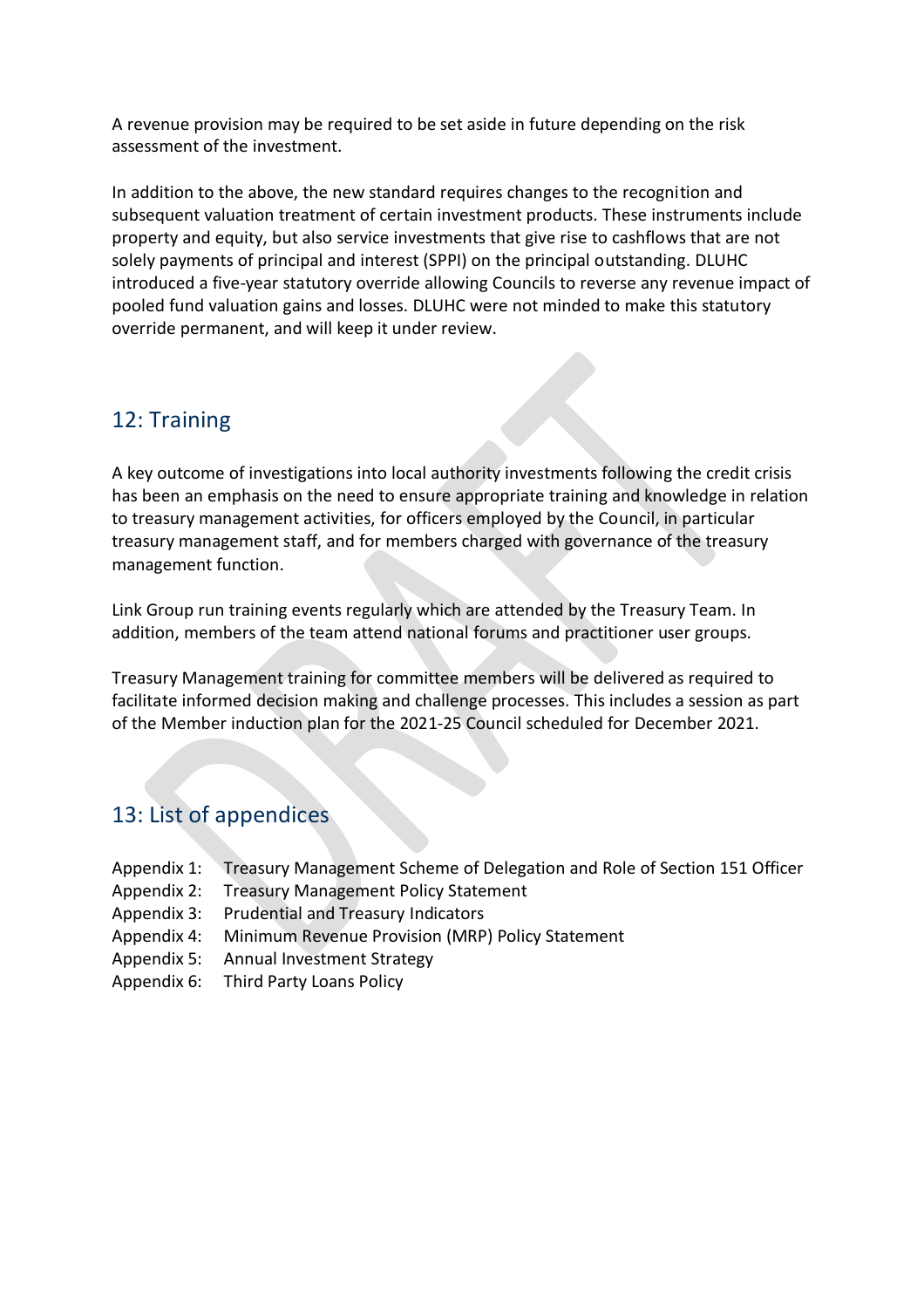# Appendix 1: Treasury Management Scheme of Delegation and role of the Section 151 Officer

#### The Scheme of Delegation

Full Council:

- Approval of annual strategy and mid-year update to the strategy.
- Approval of the annual Treasury Management report.
- Approval of the Treasury Management budget.

Strategy & Resources Committee:

- Approval of the Treasury Management quarterly update reports.
- Approval of the Treasury Management outturn report
- Scrutiny of performance against the Strategy.
- Management of the Council's non-financial Investment Strategy

#### The Treasury Management role of the Section 151 Officer

The Council's Chief Finance Officer (CFO) is the officer designated for the purposes of Section 151 of the Local Government Act 1972 as the Responsible Officer for treasury management at the Council.

The Council's Financial Regulations delegates responsibility for the execution and administration of treasury management decisions to the CFO, who will act in accordance with the Council's policy statement and TMPs and CIPFA's Standard of Professional Practice on Treasury Management.

The CFO has delegated powers through this policy to take the most appropriate form of borrowing from the approved sources, and to make the most appropriate form of investments in approved instruments.

Prior to entering into any capital financing, lending, or investment transaction, it is the responsibility of the responsible officer to be satisfied, by reference to the Council's legal department and external advisors as appropriate, that the proposed transaction does not breach any statute, external regulation or the Council's Financial Regulations.

The CFO may delegate his power to borrow and invest to members of his staff.

The CFO is responsible for:

- Ensuring that the schedules to the Treasury Management Practices (TMPs) are fully reviewed and updated annually and monitoring compliance to the Treasury Management in the Public Services: Code of Practice and Guidance Notes
- Ensuring that the Council's Treasury Management Policy is adhered to, and if not, bringing the matter to the attention of elected members as soon as possible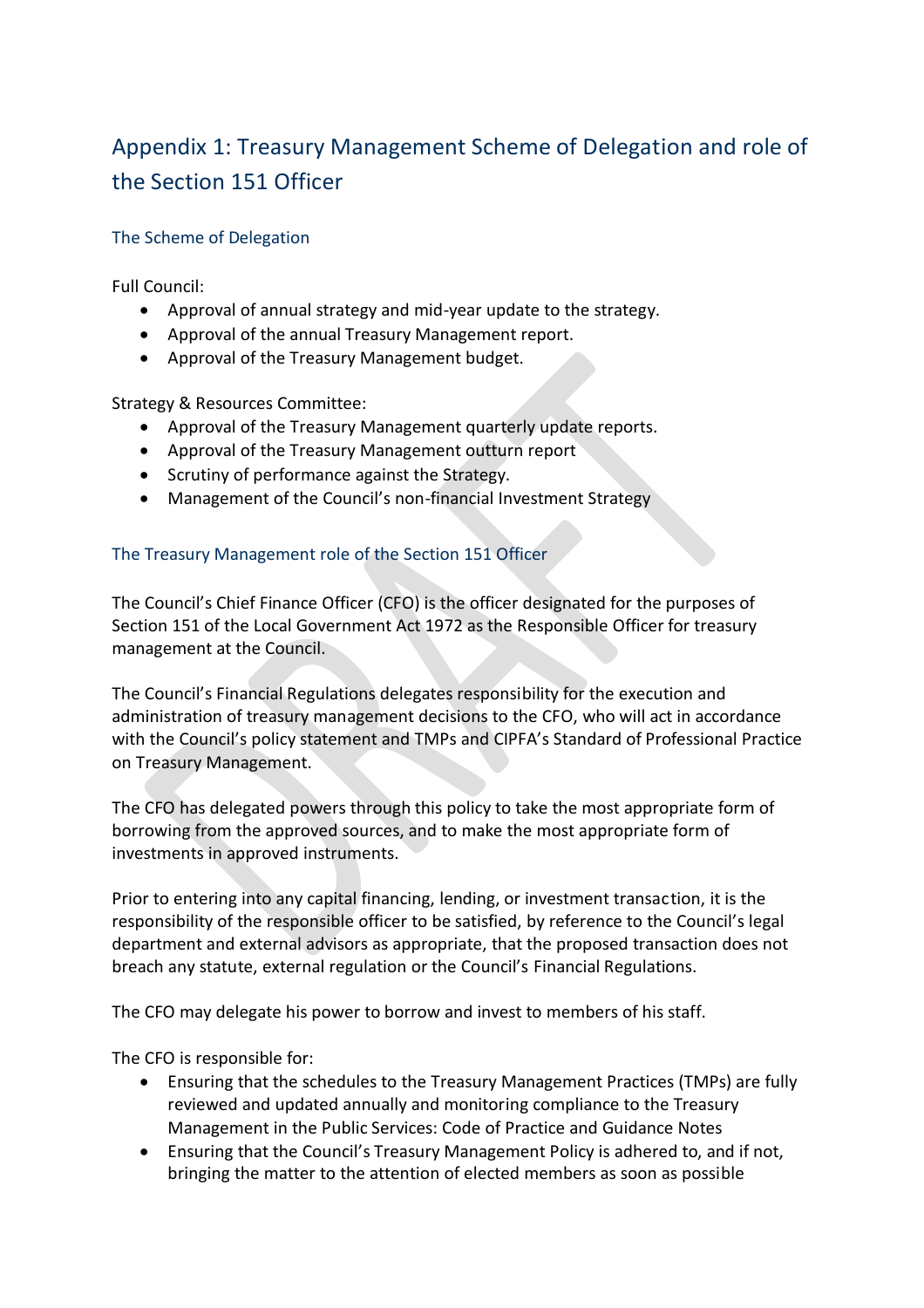- Submitting regular treasury management reports to S&R Committee and Council
- Submitting debt financing revenue budgets and budget variations in line with the Council's budgetary policies
- Receiving and reviewing treasury management information reports
- Reviewing the performance of the treasury management function and promoting value for money
- Ensuring the adequacy of treasury management resources and skills, and the effective division of responsibilities within the treasury management function
- Ensuring the adequacy of internal audit, and liaising with external audit
- Recommending the appointment of external service providers (e.g., treasury management advisors) in line with the approval limits set out in the Council's procurement rules
- Preparation of a capital strategy to include capital expenditure, capital financing, non-financial investments, and treasury management, with a long-term timeframe
- Ensuring that the capital strategy is prudent, sustainable, affordable, and prudent in the long-term and provides value for money
- Ensuring that due diligence has been carried out on all treasury and non-financial investments and is in accordance with the risk appetite of the authority
- Ensuring that the authority has appropriate legal powers to undertake expenditure on non-financial assets and their financing
- Ensuring the proportionality of all investments so that the authority does not undertake a level of investing which exposes the authority to an excessive level of risk compared to its financial resources
- Ensuring that an adequate governance process is in place for the approval, monitoring and ongoing risk management of all non-financial investments and longterm liabilities
- Provision to members of a schedule of all non-treasury investments including material investments in subsidiaries, joint ventures, loans, and financial guarantees
- Ensuring that members are adequately informed and understand the risk exposures taken on by an authority
- Ensuring that the authority has adequate expertise, either in house or externally provided, to carry out the above
- Creation of Treasury Management Practices which specifically deal with how non treasury investments will be carried out and managed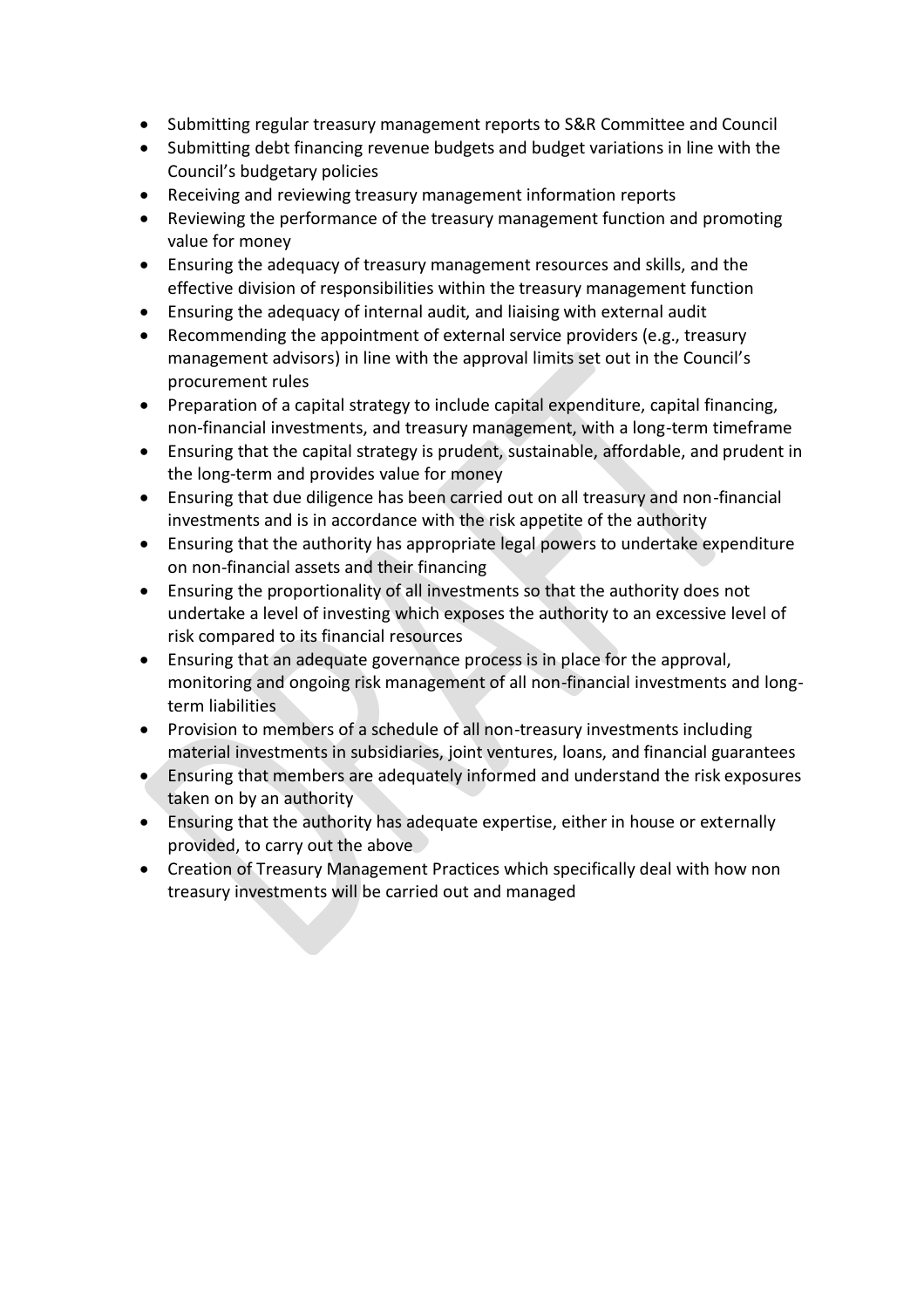# Appendix 2: Treasury Management Policy Statement

We define treasury management activities as:

"The management of the organisation's investments and cash flows, its banking, money market and capital market transactions; the effective control of the risks associated with those activities; and the pursuit of optimum performance consistent with those risks."

We regard the successful identification, monitoring, and control of risk to be the prime criteria by which the effectiveness of its treasury management activities will be measured. Accordingly, the analysis and reporting of treasury management activities will focus on their risk implications for the organisation, and any financial instruments entered into to manage these risks.

We acknowledge that effective treasury management will provide support towards the achievement of its business and service objectives. It is therefore committed to the principles of achieving value for money in treasury management, and to employing suitable comprehensive performance measurement techniques, within the context of effective risk management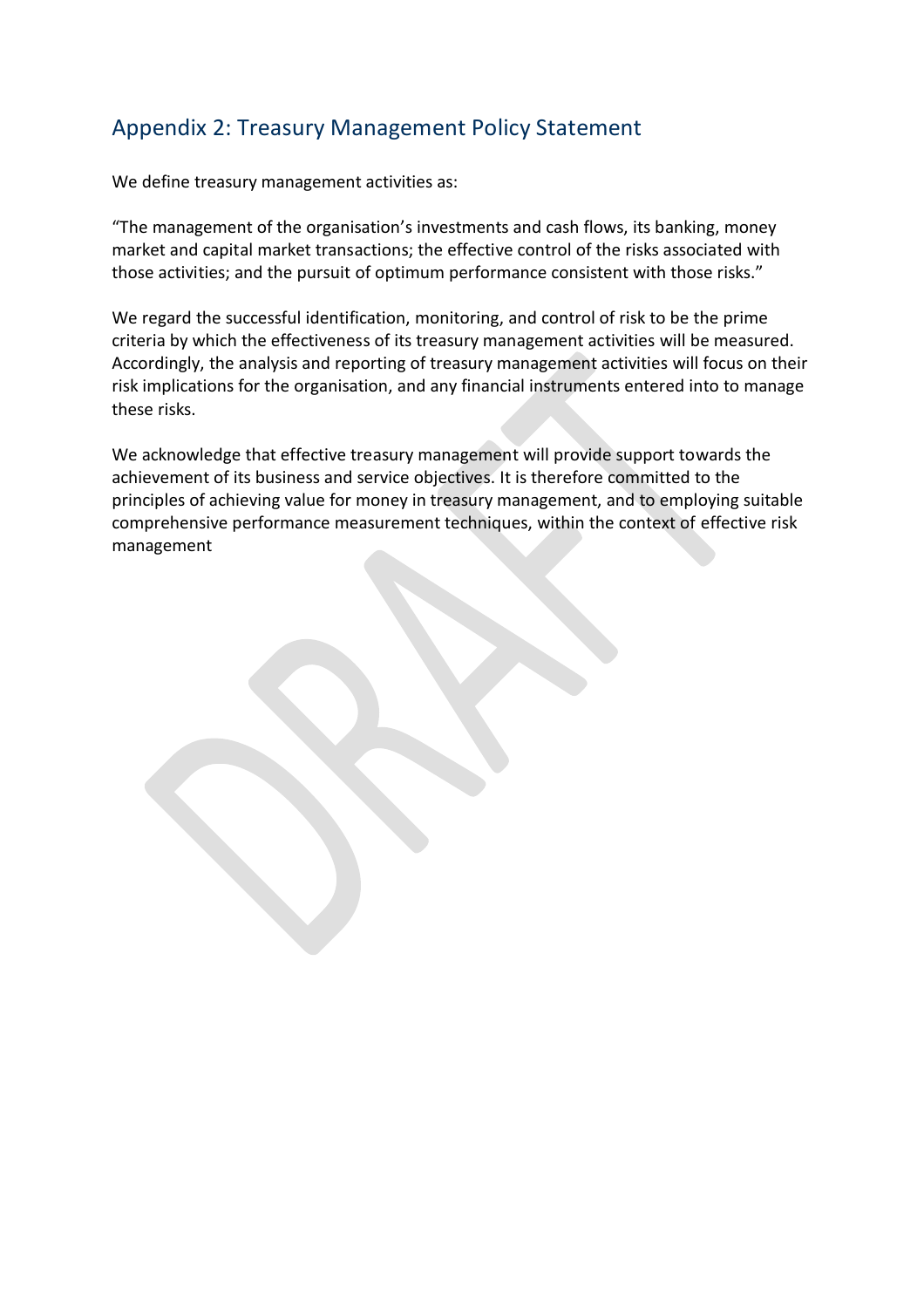# Appendix 3: Prudential and Treasury Indicators

#### 1: The Capital Prudential Indicators

The Council's capital expenditure plans are the key driver of Treasury Management activity. The output of the capital expenditure plans is reflected in prudential indicators, which are designed to assist members' overview and confirm capital expenditure plans.

**Capital expenditure**. This prudential indicator shows the Council's capital expenditure plans; both those agreed previously, and those forming part of this budget cycle. Capital expenditure excludes spend on Private Finance Initiatives (PFI) and leasing arrangements, which are shown on the balance sheet.

The table below summarises the capital expenditure plans which give rise to a net financing need (borrowing). Detailed capital expenditure plans are set out in the Capital Strategy.

|                                                              | 2021/2<br>2 | $2022/2$ 2023/2 2024/2 2025/2 2026/2<br>3 | 4    | 5    | 6      |         |
|--------------------------------------------------------------|-------------|-------------------------------------------|------|------|--------|---------|
|                                                              | £m          | £m                                        | £m   | £m   | £m     | £m      |
| Net Borrowing<br>Requirement to<br>fund Capital<br>Programme | 34.8        | 67.4                                      | 55.0 | 12.3 | $-1.5$ | $-45.7$ |

**The Council's borrowing need (the Capital Financing Requirement).** The second prudential indicator is the Council's Capital Financing Requirement (CFR). The CFR is the total historical outstanding capital expenditure which has not yet been paid for from either revenue or capital resources. It is a measure of the Council's underlying borrowing need. Any capital expenditure above, which has not immediately been paid for, will increase the CFR.

Following accounting changes, the CFR includes any other long-term liabilities (e.g., PFI schemes, finance leases) brought onto the balance sheet. Whilst this increases the CFR, and therefore the Council's borrowing requirement, these types of scheme include a borrowing facility and so the Council is not required to separately borrow for these schemes.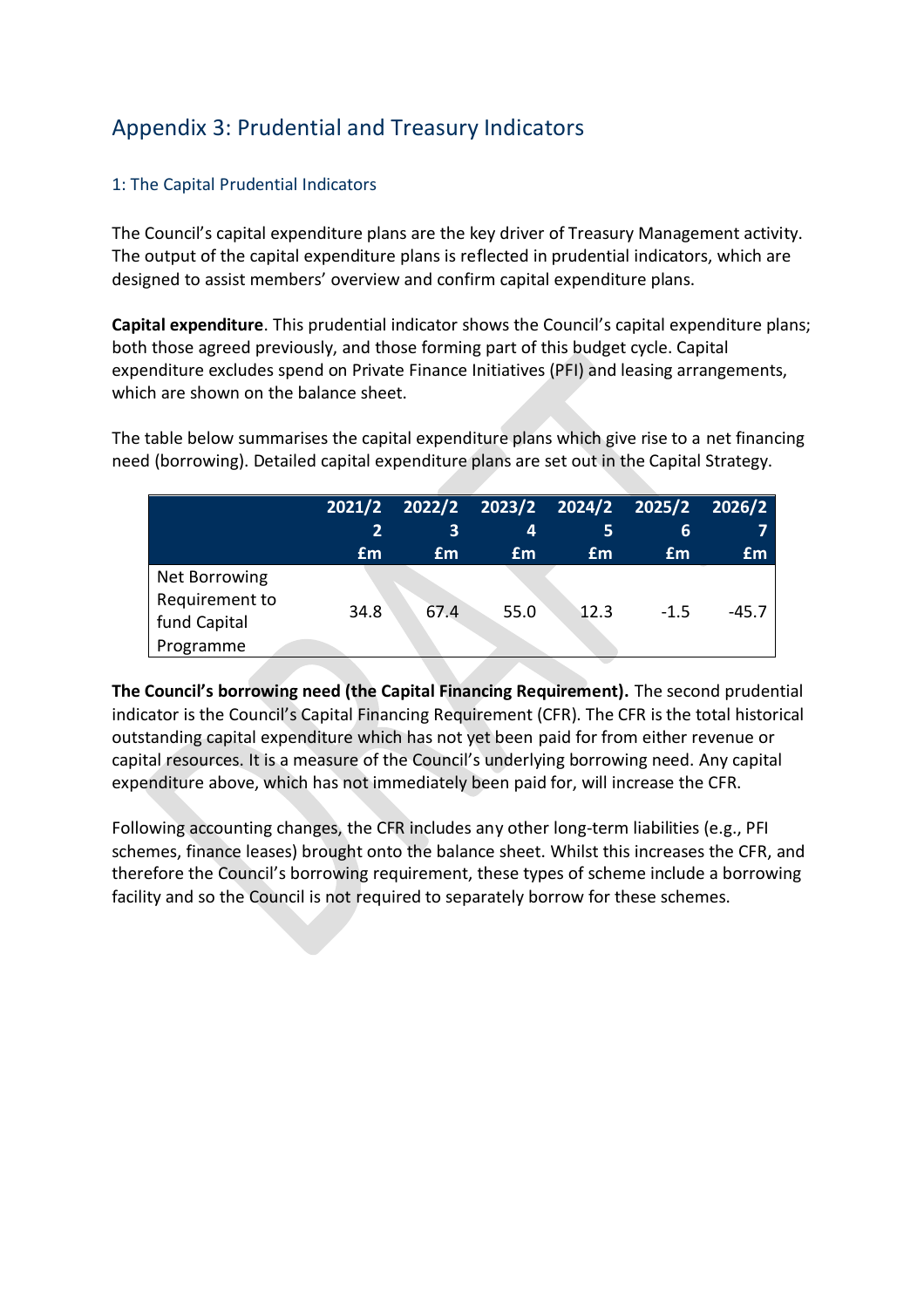|                                                                                                                                                                    | 2021/22<br>Actual | 2022/23<br><b>Estimate</b> | 2023/24<br><b>Estimate</b> | 2024/25<br>Estimate | 2025/26<br><b>Estimate</b> | 2026/27<br><b>Estimate</b> |
|--------------------------------------------------------------------------------------------------------------------------------------------------------------------|-------------------|----------------------------|----------------------------|---------------------|----------------------------|----------------------------|
|                                                                                                                                                                    | £m                | £m                         | £m                         | £m                  | Em                         | Em                         |
| Capital Financing Requirement (CFR)                                                                                                                                |                   |                            |                            |                     |                            |                            |
| <b>Total CFR</b>                                                                                                                                                   | 957.2             | 1,024.6                    | 1,079.6                    | 1,091.9             | 1,090.4                    | 1,044.7                    |
| Movement in CFR                                                                                                                                                    | 34.8              | 67.4                       | 55.0                       | 12.3                | $-1.5$                     | $-45.7$                    |
| Movement in CFR represented by:<br>Unsupported Capital Expenditure<br>(Prudential Borrowing) in capital<br>programme<br>Less: MRP and other financing<br>movements | 55.9<br>$-21.1$   | 88.4<br>$-21.0$            | 78.7<br>$-23.8$            | 38.4<br>$-26.1$     | 25.5<br>$-27.0$            | 15.8<br>$-61.5$            |
| Movement in CFR                                                                                                                                                    | 34.8              | 67.4                       | 55.0                       | 12.3                | $-1.5$                     | $-45.7$                    |

**The authorised limit for external borrowing.** A key prudential indicator, this represents a control on the maximum level of borrowing and the legal limit beyond which external borrowing is prohibited. This limit is set by and can only be amended by full Council. It reflects the level of external borrowing which, while not desired, could be afforded in the short-term, but is not sustainable in the longer-term. The limit represents the total CFR (assumed fully funded by borrowing) - including any other long-term liabilities (e.g., PFI schemes, finance leases) though these types of scheme including a borrowing facility and so the Council is not required to separately borrow for them - plus a margin to accommodate any unplanned adverse cashflow movements.

This is the statutory limit determined under section 3 (1) of the Local Government Act 2003. The Government retains an option to control either the total of all councils' plans, or those of a specific council, although this power has not yet been exercised. The Council is asked to approve the following Authorised Limit:

| $\mid$ Authorised Limit | 2022/23<br>£m | 2023/24 2024/25 2025/26<br>fm | £m    | fm    | 2026/27<br>£m |
|-------------------------|---------------|-------------------------------|-------|-------|---------------|
| <b>Total Borrowing</b>  | 1,100         | 1.160                         | 1.210 | 1.220 | 1,220         |

**The operational boundary.** This is the operational limit, set deliberately lower than the authorised limit, beyond which external debt is not normally expected to exceed. The limit represents the total CFR (assumed fully funded by borrowing) - including any other longterm liabilities (e.g., PFI schemes, finance leases) though these types of scheme including a borrowing facility and so the Council is not required to separately borrow for them - plus a margin to accommodate any unplanned adverse cashflow movements. This limit acts as an early warning indicator should borrowing be approaching the Authorised Limit. This limit may be breached on occasion under normal circumstances, but sustained or regular breaches should trigger a review of borrowing levels.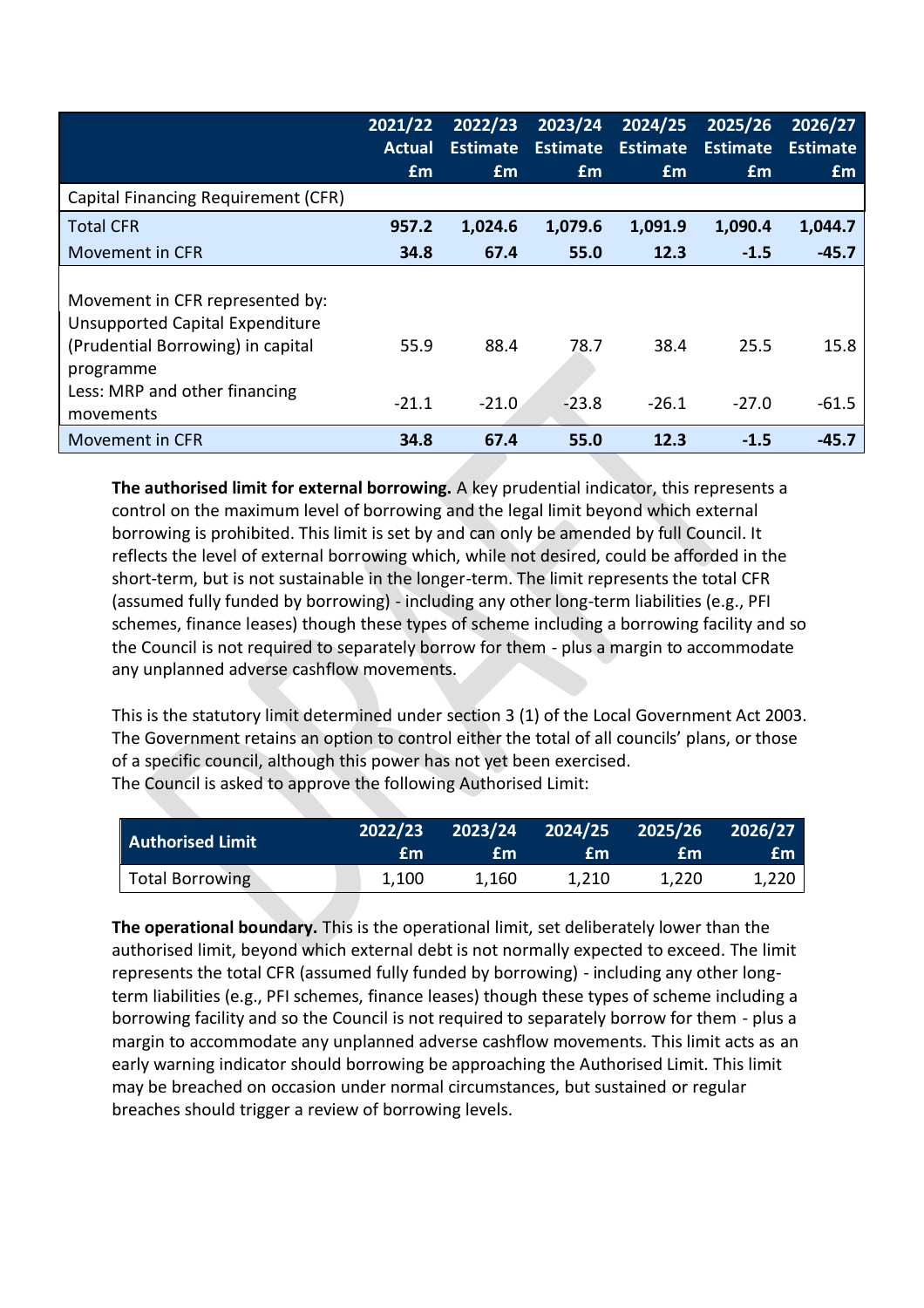| Operational Boundary   | 2022/23<br>£m | £m    | $2023/24$ $2024/25$ $2025/26$<br>£m | £m    | $\sqrt{2026/27}$<br>£m. |
|------------------------|---------------|-------|-------------------------------------|-------|-------------------------|
| <b>Total Borrowing</b> | 1.070         | 1.130 | 1.180                               | 1,190 | 1,190                   |

#### 2: Treasury Management limits on activity

There are four debt and investment related treasury activity limits. The purpose of these are to contain the activity of the treasury function within certain limits, thereby managing risk and reducing the impact of any adverse movement in interest rates. However, if these are set to be too restrictive, they will impair the opportunities to reduce costs or improve performance. The indicators are:

- Upper limits on variable interest rate exposure. This identifies a maximum limit for variable interest rates based upon the debt position net of investments.
- Upper limits on fixed interest rate exposure. This is similar to the previous indicator and covers a maximum limit on fixed interest rates.
- Maturity structure of borrowing. These gross limits are set to reduce the Council's exposure to large, fixed rate sums falling due for refinancing, and are required for upper and lower limits.

The interest rate exposure is calculated a percentage of net debt. Due to the mathematical calculation exposures could be greater than 100% of below zero (i.e., negative) depending on the component parts of the formula. The formulas are shown below.

Fixed rate calculation:

Fixed rate borrowing – fixed rate investments Total borrowing – total investments

Variable rate calculation:

Variable rate borrowing\*\* – fixed rate investments Total borrowing – total investments

\*\*defined as less than 1 year to remaining to maturity, or in the case of LOBO borrowing, the next call date falling within 12 months.

| <b>Limits on Interest Rate Exposure</b>                | 2022/23      | 2023/24      |              | $\sqrt{2024/25}$ $\sqrt{2025/26}$ | 2026/27      |
|--------------------------------------------------------|--------------|--------------|--------------|-----------------------------------|--------------|
|                                                        | <b>Upper</b> | <b>Upper</b> | <b>Upper</b> | <b>Upper</b>                      | <b>Upper</b> |
| Limits on fixed interest rates based on net debt       | 150%         | 150%         | 150%         | 150%                              | 150%         |
| Limits on variable interest rates based on net<br>debt | 65%          | 65%          | 65%          | 65%                               | 65%          |

The maturity structure of borrowing indicator represents the borrowing falling due in each period expressed as a percentage of total borrowing. These gross limits are set to manage the Council's exposure to sums falling due for refinancing or repayment.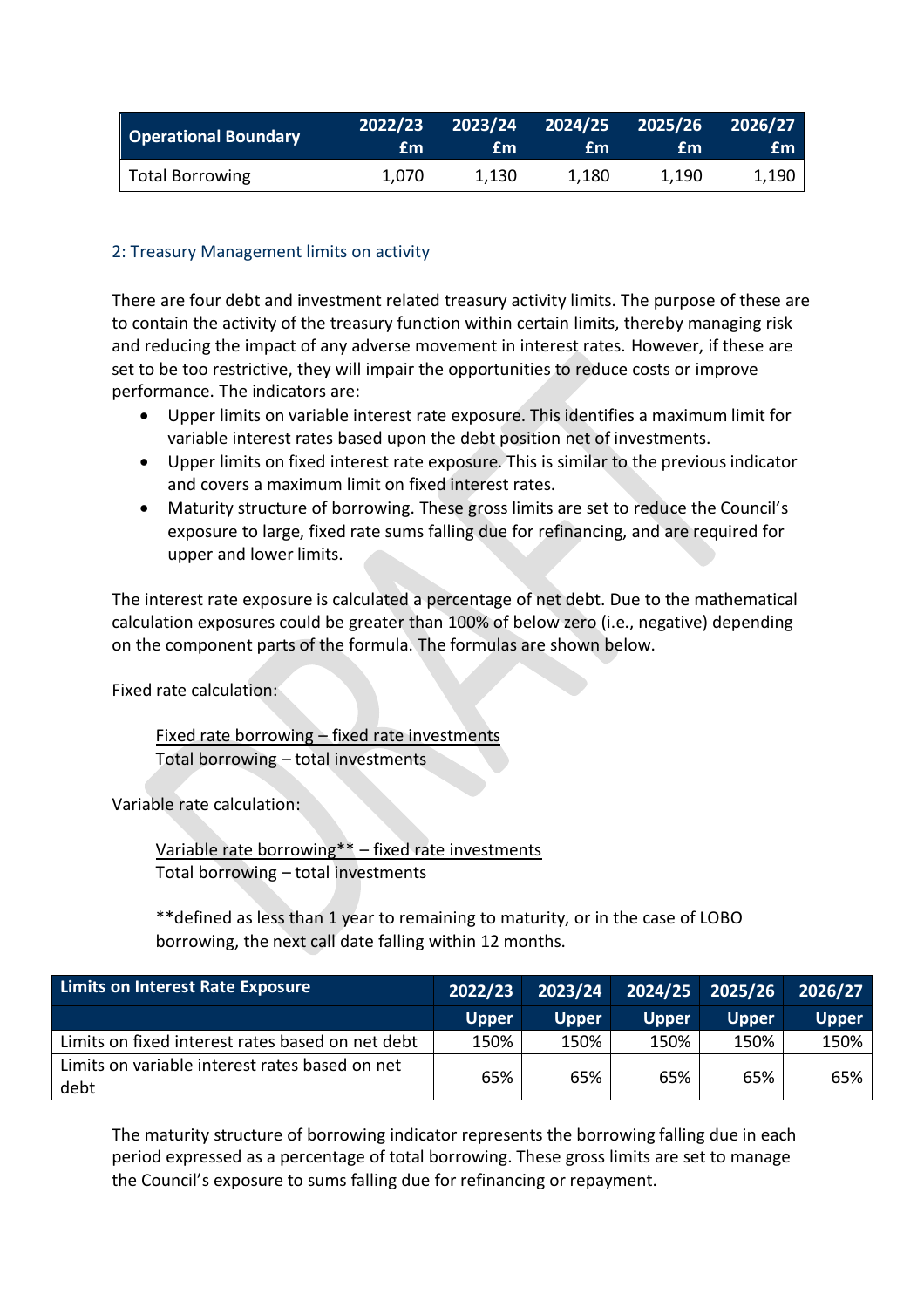| <b>Maturity Structure of Borrowing</b> |       |              |                   |  |  |  |  |
|----------------------------------------|-------|--------------|-------------------|--|--|--|--|
|                                        | Lower | <b>Upper</b> |                   |  |  |  |  |
|                                        |       |              | <b>Comparator</b> |  |  |  |  |
| Under 12 months                        | 0%    | 80%          | 27%               |  |  |  |  |
| 12 months to 2 years                   | 0%    | 50%          | 6%                |  |  |  |  |
| 2 years to 5 years                     | 0%    | 50%          | 10%               |  |  |  |  |
| 5 years to 10 years                    | 0%    | 50%          | 12%               |  |  |  |  |
| 10 years and above                     | 0%    | 100%         | 45%               |  |  |  |  |

The Treasury Management Code of Practice Guidance notes require that maturity is determined by the earliest date on which the lender can require repayment, which in the case of LOBO loans, is the next break point.

**Total principal funds invested for periods longer than 365 days.** The Council is asked to approve the following treasury indicator limits for total principal funds that may be invested for periods greater than 365 days. The limits are set with regard to the Council's liquidity requirements to reduce the risk of need for early liquidation of investment, and are based on the medium/long-term availability of resources after each year end.

| Maximum principal sums invested for periods longer than 365 days |    |    |    |    |      |  |
|------------------------------------------------------------------|----|----|----|----|------|--|
| $2023/24$ 2024/25<br>2022/23<br>2025/26<br>2026/27               |    |    |    |    |      |  |
| Limit (£m)                                                       | 50 | 50 | 50 | 50 | 50 I |  |

#### 3: Affordability Prudential Indicators

The previous sections cover the overall capital and control of borrowing prudential indicators, but within this framework is an indicator required to assess the affordability of the capital investment plans. This provides an indication of the impact of the capital investment plans on the Council's overall finances. The Council is asked to approve the following indicator:

**Actual and estimates of financing costs to net revenue stream.** This indicator identifies the trend in the cost of capital (borrowing and other long-term obligation costs net of investment income) against the net revenue stream. The estimates of financing costs include current commitments and the proposals in this budget report.

This is calculated as the estimated net financing costs for the year divided by the amounts to be met from government grants and local taxpayers.

| Actual and estimates of financing costs to net revenue stream |                            |                            |                            |                            |                            |
|---------------------------------------------------------------|----------------------------|----------------------------|----------------------------|----------------------------|----------------------------|
|                                                               | 2022/23<br><b>Estimate</b> | 2023/24<br><b>Estimate</b> | 2024/25<br><b>Estimate</b> | 2025/26<br><b>Estimate</b> | 2026/27<br><b>Estimate</b> |
|                                                               | ℅                          | ℅                          | ℅                          | ℅                          | ℅                          |
| Financing costs to net<br>revenue stream                      | 9.5                        | 9.8                        | 10.4                       | 10.3                       | 10.0                       |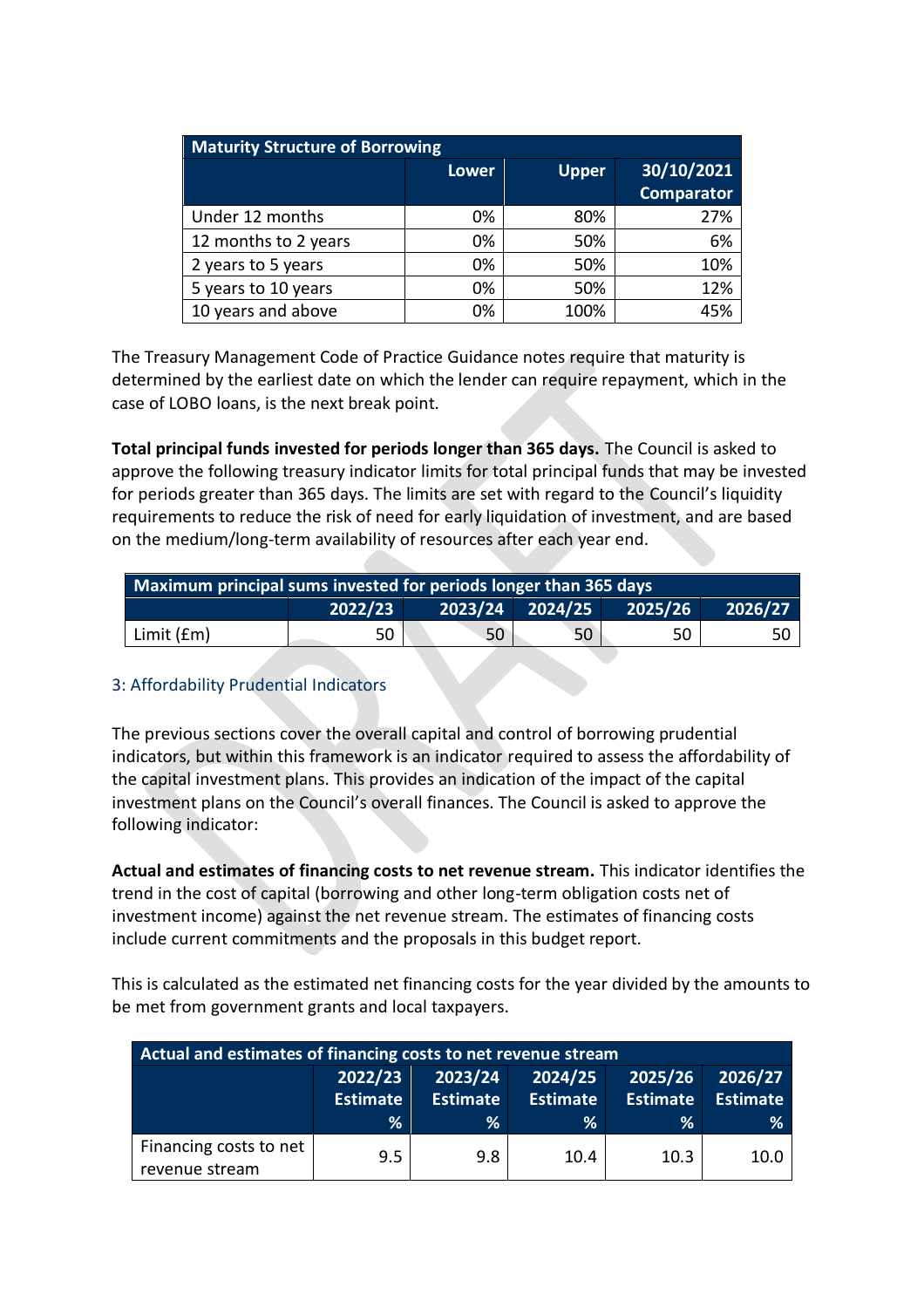# Appendix 4: Minimum Revenue Provision Policy Statement

#### **Policy statement**

The Council is required to repay an element of the accumulated General Fund capital spend each year (Capital Financing Requirement - CFR) through a revenue charge (Minimum Revenue Provision - MRP), although it is also allowed to undertake additional voluntary payments if required.

DLUHC have issued regulations that require the full Council to approve an MRP Statement in advance of each year. A variety of options are provided to Councils in the guidance with the underlying principle that a prudent provision is made. A formal review of this Policy is to be undertaken every five years with the next review due in January 2021. Due to capacity issues, in part as a result of the additional work required by the ongoing pandemic, this review has been delayed by one year to January 2022. This has allowed a detailed review to be undertaken during 2021/22, in conjunction with the Council's treasury advisors.

#### **Historic debt liability accumulated up to 31st March 2010**

Up until 2014/15, the proportion of provision that related to historic debt liability accumulated up to 31st March 2010 was calculated using Option 1 of DLUHC Guidance (the 'Regulatory Method'). This method is based upon 4% of the CFR adjusted for 'Adjustment A' (the difference between the old credit ceiling system and the introduction of the Capital Financing Requirement). A reducing balance calculation means that debt liability is never entirely repaid, and the amount of debt equal to 'Adjustment A' (for this Council £2.133m) is not provided for at all. In January and February 2016, General Purposes Committee (GPC) considered a number of potential alternative methodologies. These covered both annuity and straight-line options, calculated over an average life of up to 50 years.

After considering the range of options available, a change in policy was introduced from 2015/16. The method chosen to replace the "Regulatory Method" for historic debt liability accumulated up to 31st March 2010 and that remained outstanding at  $31<sup>st</sup>$  March 2015 was an annuity calculation, but one directly linked to the remaining life of the assets the debt liability had funded (held on the Council's balance sheet). This directly relates the cost of financing those assets with their expected useful life, thereby aligning costs with benefits and is allowable under the DLUHC Guidance. This approach will continue to be applied.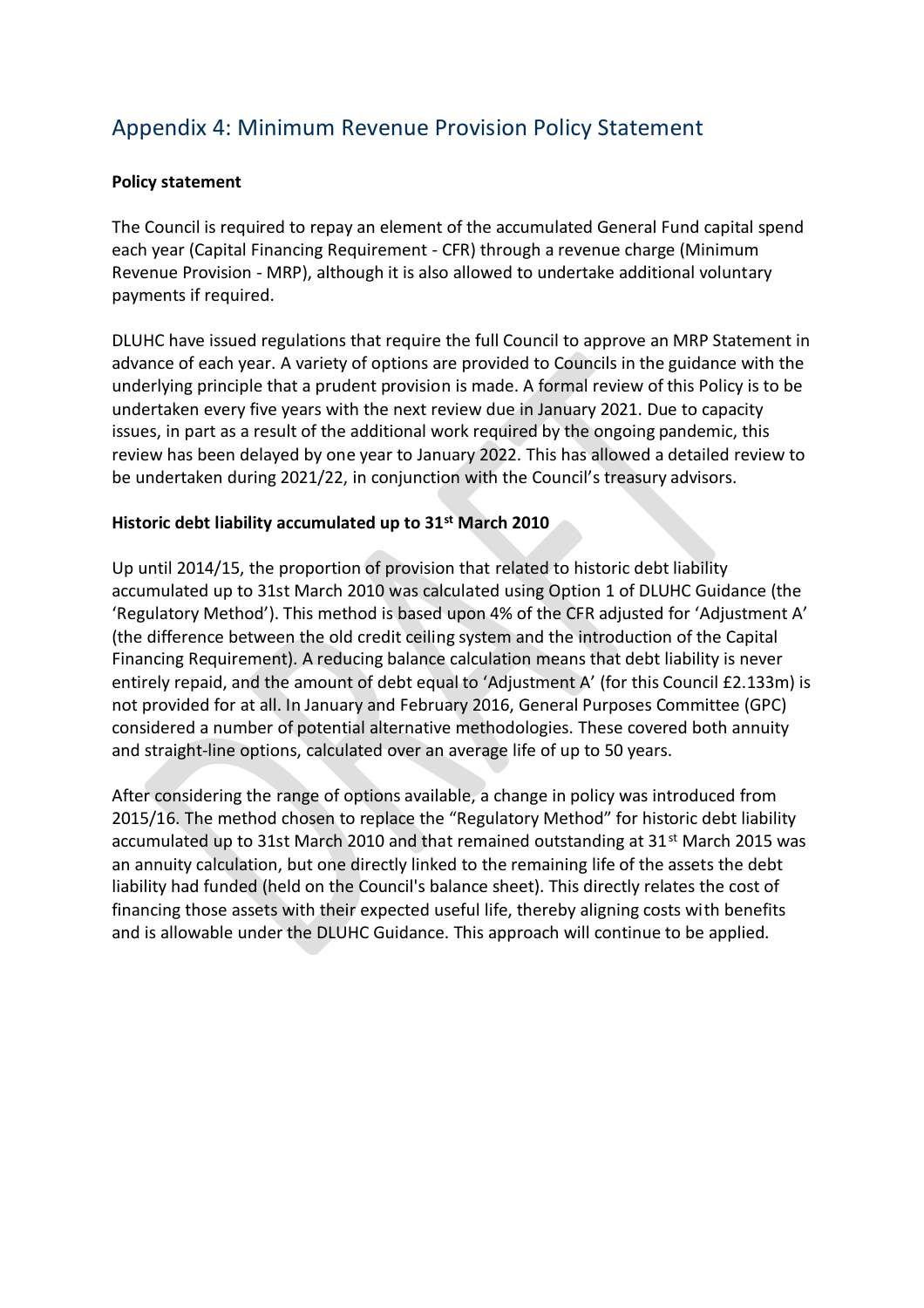#### **Debt liability accumulated from 1st April 2010**

Prudent provision for any subsequent borrowing from  $1<sup>st</sup>$  April 2010 onwards will be calculated using Option 3 of DLUHC Guidance (the 'Asset Life Method') on a straight line basis, in line with estimates for the expected useful life of the asset financed by debt. Estimated life periods will be determined under delegated powers. In view of the variety of types of capital expenditure incurred by the Council, which is not in all cases capable of being related to an individual asset, asset lives will be assessed on a basis which most reasonably reflects the anticipated period of benefit that arises from the expenditure. MRP will be charged from the financial year after the asset becomes operational.

The determination as to which schemes shall be deemed to be financed from available capital resources and those which will remain as an outstanding debt liability to be financed by borrowing or other means will be assessed under delegated powers.

#### **Third Party Loans**

The only exception to these rules is loans classified as capital expenditure and raised by the Council for the purposes of funding third party loans. No MRP will be charged on this debt liability as the loans will be repaid in full in later years. This approach will be reviewed on a loan-by-loan basis annually to ensure this remains a prudent approach, otherwise MRP charge may be introduced.

#### **Share/Equity Capital**

The Council may invest in share and equity investments, either directly or through collective pooled funds. These investments will usually be treated as capital expenditure and in such cases, where these investments are funded by unsupported borrowing, MRP charges will be considered on a case-by-case prudent basis.

#### **Private Finance Initiatives (PFI)**

For assets acquired by leases, contracts or Private Finance Initiatives, the element of the annual charge that goes to write down the balance sheet liability will be applied as MRP.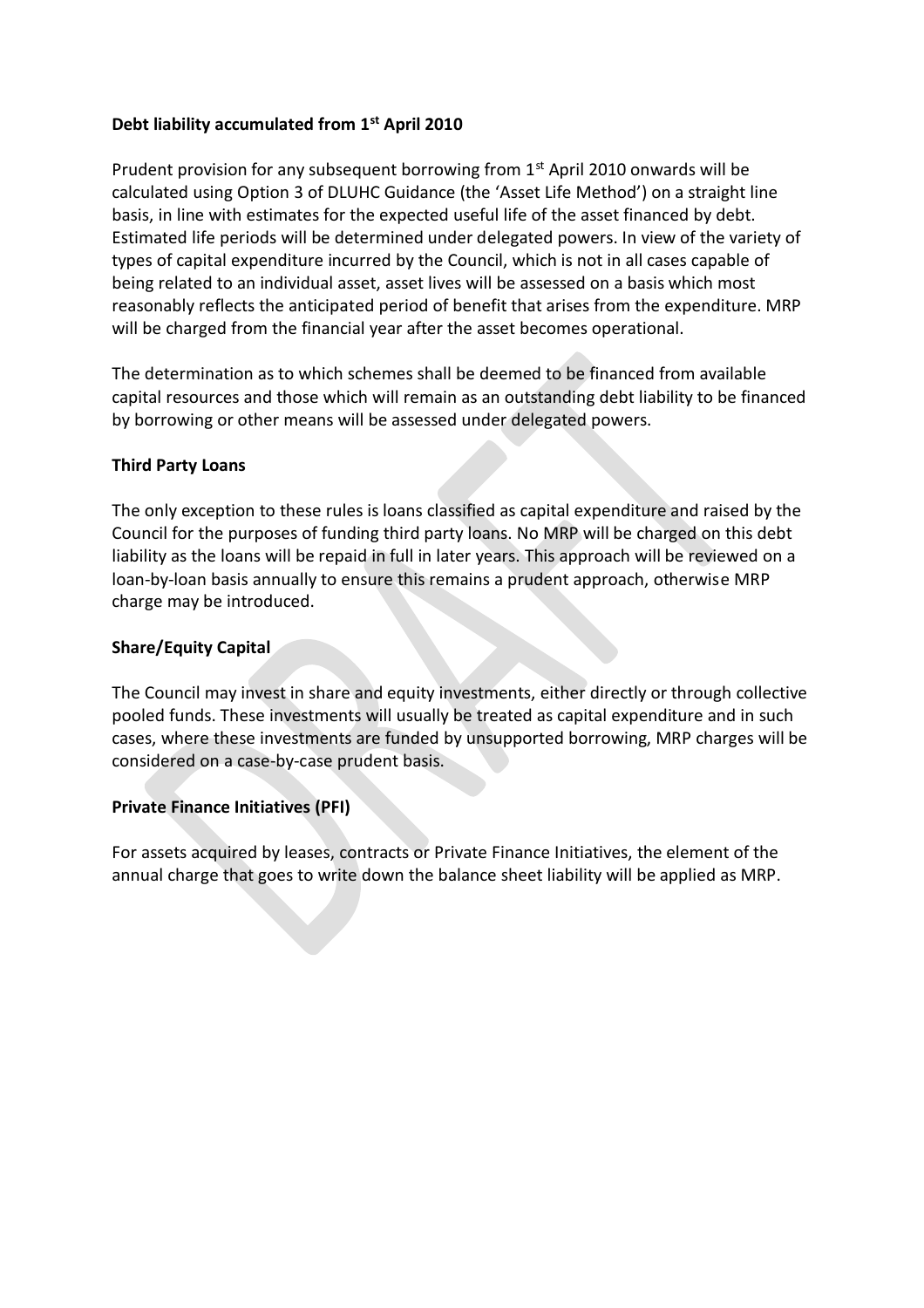# Appendix 5: Annual Investment Strategy

#### 1: Investment policy

DLUHC and CIPFA have extended the meaning of 'investments' to include both financial and non-financial investments. This report deals solely with financial investments managed by the treasury management team. Non-financial investments, essentially the purchase of income yielding assets, are covered in the Capital Strategy.

The Council's appetite for risk must be clearly identified in its strategy report. The Council affirms that its investment policies are underpinned by a strategy of prudent investment of funds held on behalf of the local community. The objectives of the investment policy are firstly the security of funds (protecting the capital sum from loss) and then liquidity (keeping money readily available for expenditure when needed). Once approved levels of security and liquidity are met, the Council will seek to maximise yield from its investments, consistent with the applying of the agreed parameters. These principles are carried out by strict adherence to the risk management and control strategies set out in the TMP Schedules and the Treasury Management Strategy.

Responsibility for risk management and control lies within the Council and cannot be delegated to an outside organisation.

Investment instruments identified for use in the financial year are listed in section 7 under the 'Specified' and 'Non-Specified' Investment categories.

#### **Council's in-house funds**

Investments will be made with reference to the core balance and cash flow requirements and the outlook for short-term interest rates (i.e., rates for investments up to 12 months). Greater returns are usually obtainable by investing for longer periods. While most cash balances are required in order to manage the ups and downs of cash flow, where cash sums can be identified that could be invested for longer periods, the value to be obtained from longer term investments will be carefully assessed.

- If it is thought that the Bank Rate is likely to rise significantly within the time horizon being considered, then consideration will be given to keeping most investments as being short term or variable.
- Conversely, if it is thought that the Bank Rate is likely to fall within that time period, consideration will be given to locking in higher rates currently obtainable, for longer periods.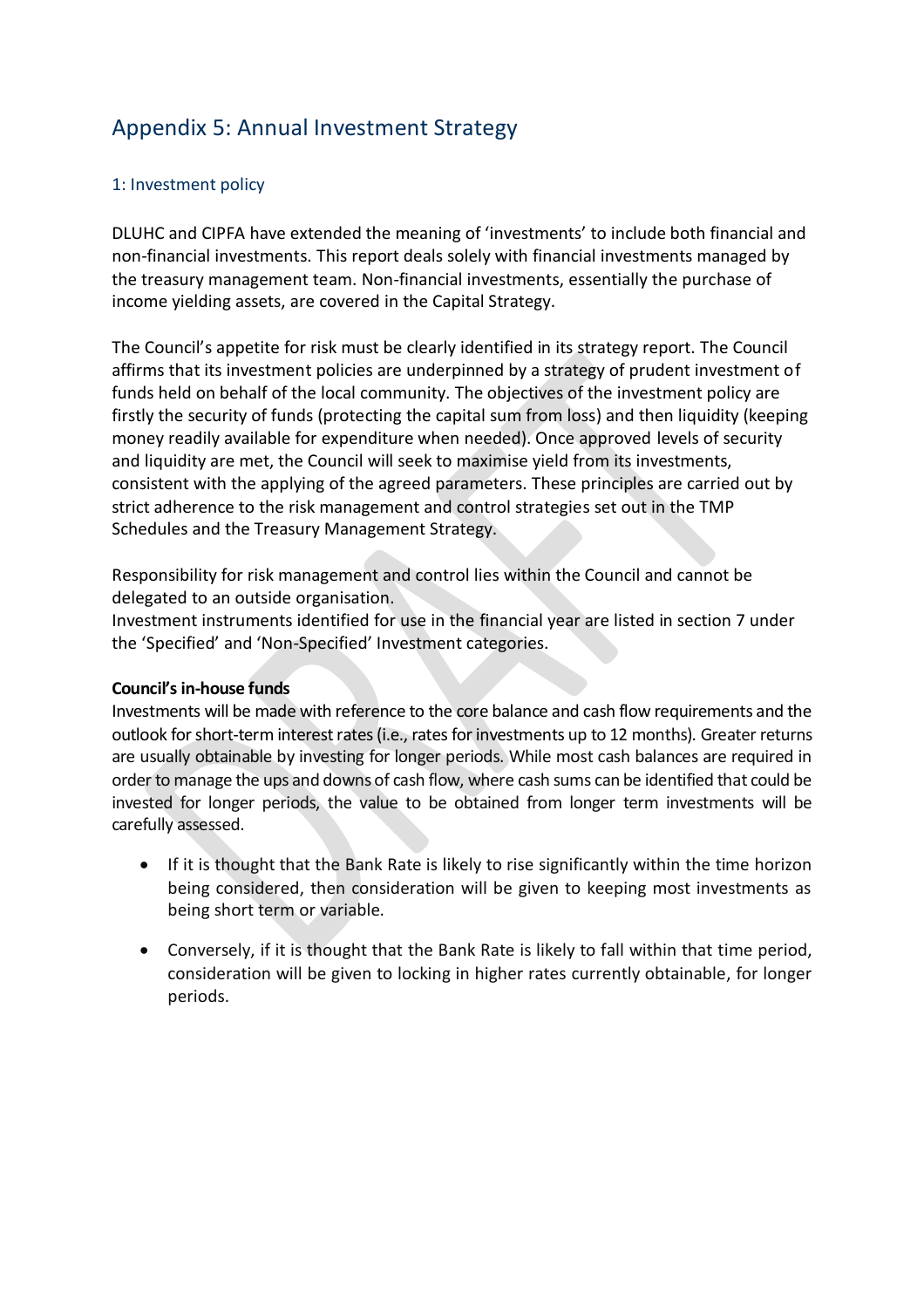#### **Investment returns expectations**

The suggested budgeted investment earnings rates for returns on investments placed for periods up to about three months during each financial year are as follows (the long-term forecast is for periods over 10 years in the future):

| Average earnings in each |       |
|--------------------------|-------|
| year                     |       |
| 2022/23                  | 0.50% |
| 2023/24                  | 0.75% |
| 2024/25                  | 1.00% |
| 2025/26                  | 1.25% |
| Long term later years    | 2.00% |

#### 2: Creditworthiness policy

The Council's counterparty and credit risk management policies and its approved instruments for investments are set out below. These, taken together, form the fundamental parameters of the Council's Investment Strategy.

The Council defines high credit quality in terms of investment counterparties as those organisations that:

- Meet the requirements of the creditworthiness service provided by the Council's external treasury advisors and;
- UK banking or other financial institutions, or are;
- UK national or local government bodies, or are;
- Countries with a sovereign ratings of -AA or above, or are;
- Triple-A rated Money Market funds.

The creditworthiness service provided by the Council's external treasury advisors applies a modelling approach utilising credit ratings from the three main credit rating agencies - Fitch, Moody's and Standard & Poor's. The credit ratings of counterparties are supplemented with the following overlays:

- credit watches and credit outlooks from credit rating agencies
- Credit Default Swaps (CDS a traded insurance policy market against default risk) spreads to give early warning of likely changes in credit ratings
- sovereign ratings to select counterparties from only the most creditworthy countries

This modelling approach combines credit ratings, credit Watches and credit Outlooks in a weighted calculation with an overlay of CDS spreads, to determine suggested duration for investment. The Council will apply these suggested duration limits to it investments at all times, unless otherwise approved by the CFO.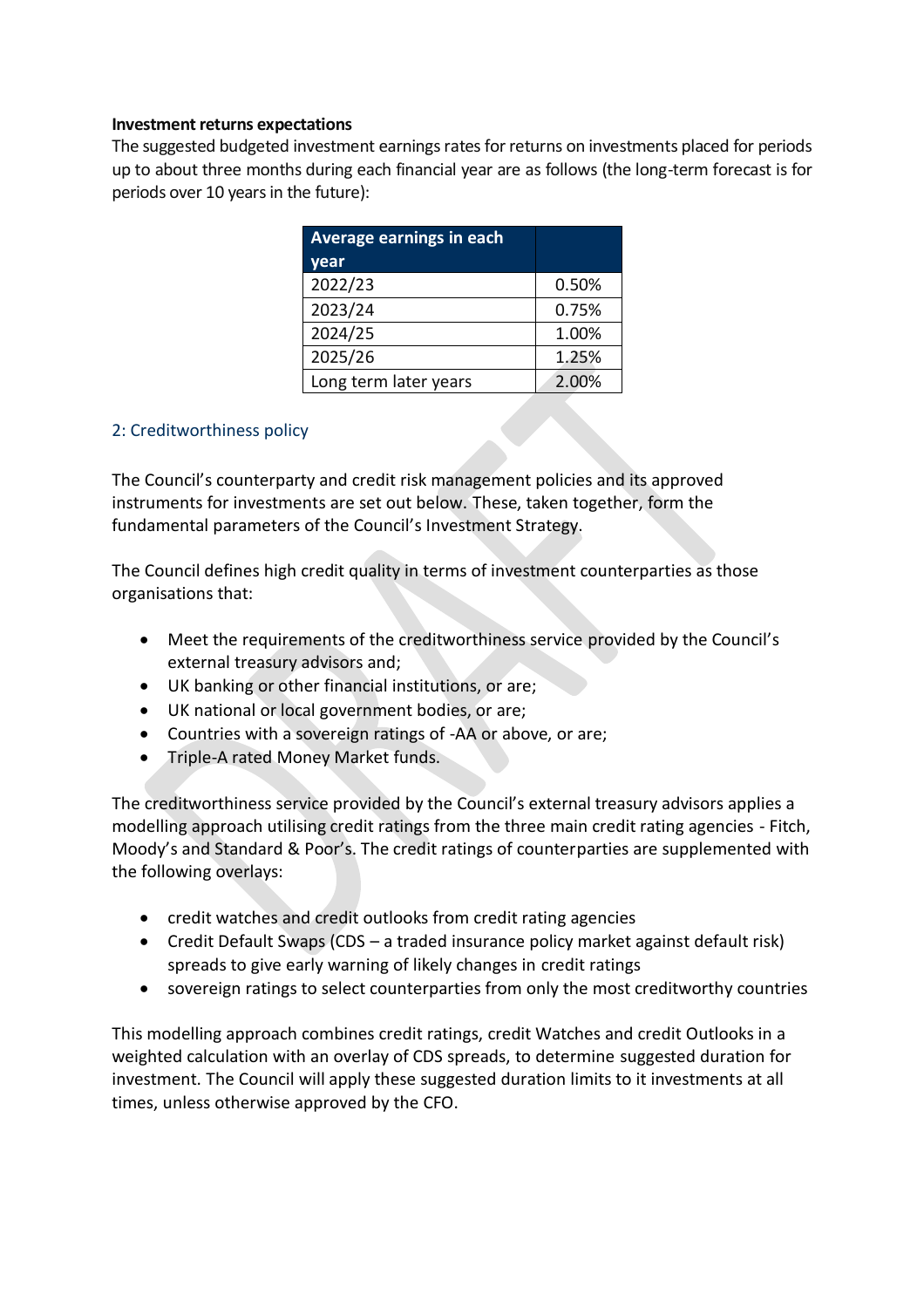Investments held in a multi-class credit fund are diversified across investment grade and high-yielding credit in accordance with the Council's treasury management objectives and appetite for risk.

The Council makes arrangements for monitoring of the more 'liquid' non-specified investments through professional advice, including from an independent investment advisor, from time-to-time. These arrangements are overseen by the Strategy & Resources Committee.

All credit ratings will be monitored daily**.** The Council is alerted to changes in ratings of all three agencies through its use of the Link creditworthiness service.

- If a downgrade results in the counterparty / investment scheme no longer meeting the Council's minimum criteria, its further use as a new investment will be withdrawn immediately.
- In addition to the use of credit ratings, the Council will be advised of information in movements in Credit Default Swap spreads against the iTraxx European Financials benchmark and other market data on a daily basis via its Passport website, provided exclusively by Link. Extreme market movements may result in a downgrade of an institution, or removal from the Council's lending list.

Sole reliance will not be placed on the use of the Council's external treasury advisor's creditworthiness service. In addition, the Council will also use market data, financial press, and information on any external support for banks to help support its decision-making process.

The Council recognises that responsibility for treasury management decisions remains with the organisation at all times, and as such the CFO shall have the discretion during the year to lift or increase the restrictions on the counterparty list and or to adjust the associated lending limits on values and durations should it become necessary, to enable the effective management of risk in relation to its investments.

#### 3: Sovereign Limits

Expectation of implicit sovereign support for banks and financial institutions in extraordinary situations has lessened considerably in the last couple of years, and alongside that, changes to banking regulations have focussed on improving the banking sectors resilience to financial and economic stress.

The Council has determined that it will only use approved counterparties from overseas countries with a sovereign credit rating from the three main ratings agencies that is equal to or above AA-. Banks domiciled in the UK are exempt from this minimum sovereign credit rating, so may be used if the sovereign rating of the UK fall below AA-.

The list of countries that qualify using these credit criteria as at November 2021 is shown below. This list will be amended by officers should ratings change in accordance with this policy.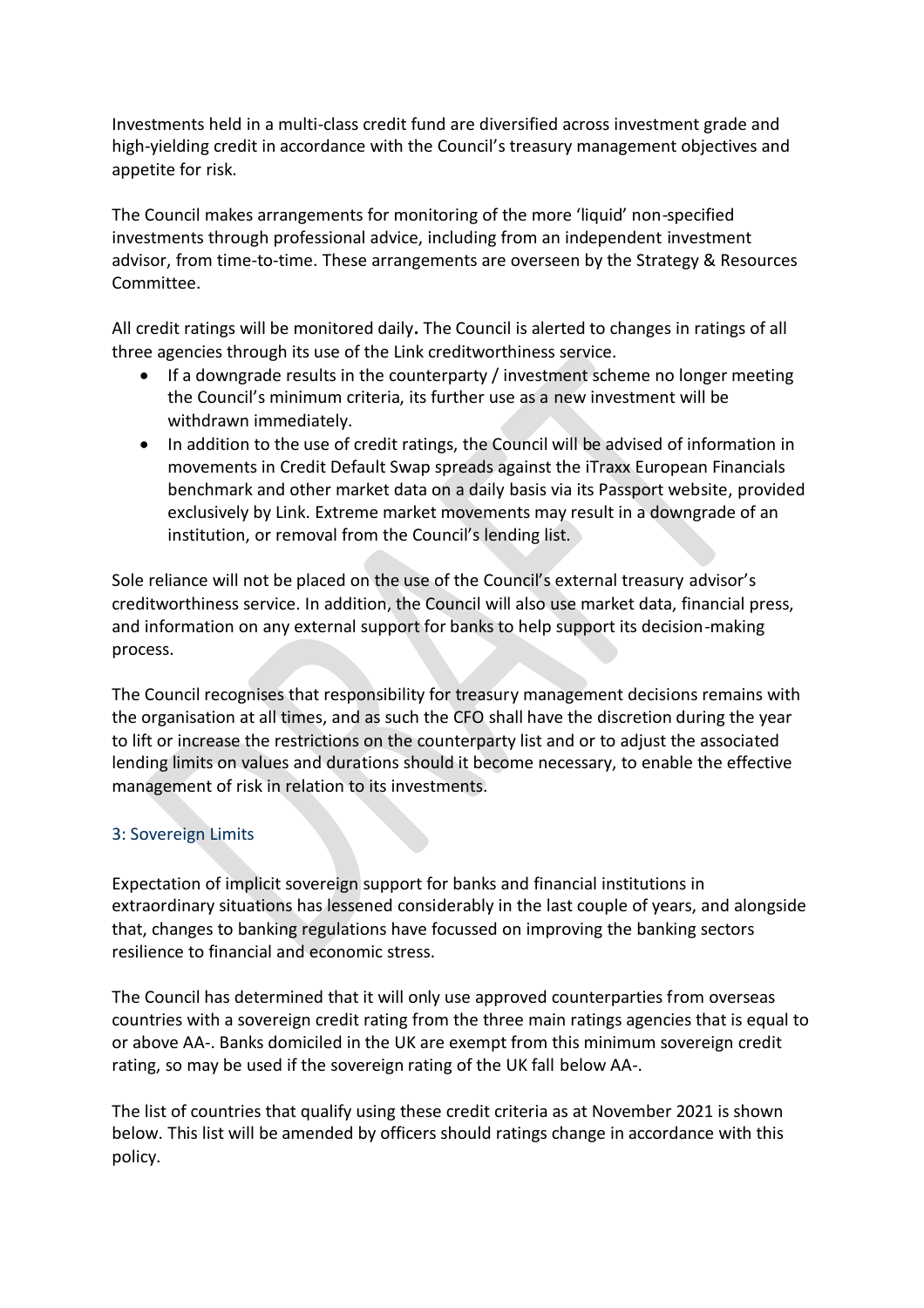| <b>AAA</b>         | $AA+$      | AA              | AA-       |
|--------------------|------------|-----------------|-----------|
| Australia          | Canada     | Abu Dhabi (UAE) | Belgium   |
| <b>Denmark</b>     | Finland    | France          | Hong Kong |
| Germany            | <b>USA</b> |                 | Qatar     |
| Luxembourg         |            |                 | UK        |
| <b>Netherlands</b> |            |                 |           |
| Norway             |            |                 |           |
| Singapore          |            |                 |           |
| Sweden             |            |                 |           |
| Switzerland        |            |                 |           |

#### 4: Banking services

Following a competitive tender exercise and the completion of the contract standstill period in December 2019, the Council completed the switching of Banker on 5 October 2020 from Barclays Bank to NatWest Bank. The Council has remaining residual accounts at Barclays for treasury management purposes and deputyship clients.

The Council may continue to use its own bankers for transactional purposes if the credit rating of the institution falls below the above minimum criteria, however, balances will be minimised in both monetary size and time invested.

#### 5: Investment position and use of Council's resources

The application of resources (capital receipts, reserves etc.) to either finance capital expenditure or other budget decisions to support the revenue budget will have an ongoing impact on investments unless resources are supplemented each year from new sources (asset sales etc.).

Investments will be made with reference to core balances, cash flow requirements and the outlook for interest rates.

For its cash flow generated balances, the Council will seek to utilise its business banking reserve account and notice accounts, money market funds (CNAV, LVNAV and VNAV) and short-dated term deposits in order to benefit from the compounding of interest.

#### 6: Specified investments

The Council assesses that an investment is a specified investment if all of the following criteria apply:

- The investment is denominated in sterling and any payments or repayments in respect of the investment are payable only in sterling.
- The investment is not a long-term investment (i.e., up to 1 year).
- The making of the investment is not defined as capital expenditure by virtue of regulation 25(1)(d) of the Local Authorities (Capital Finance and Accounting) (England) Regulations 2003 [SI 3146 as amended].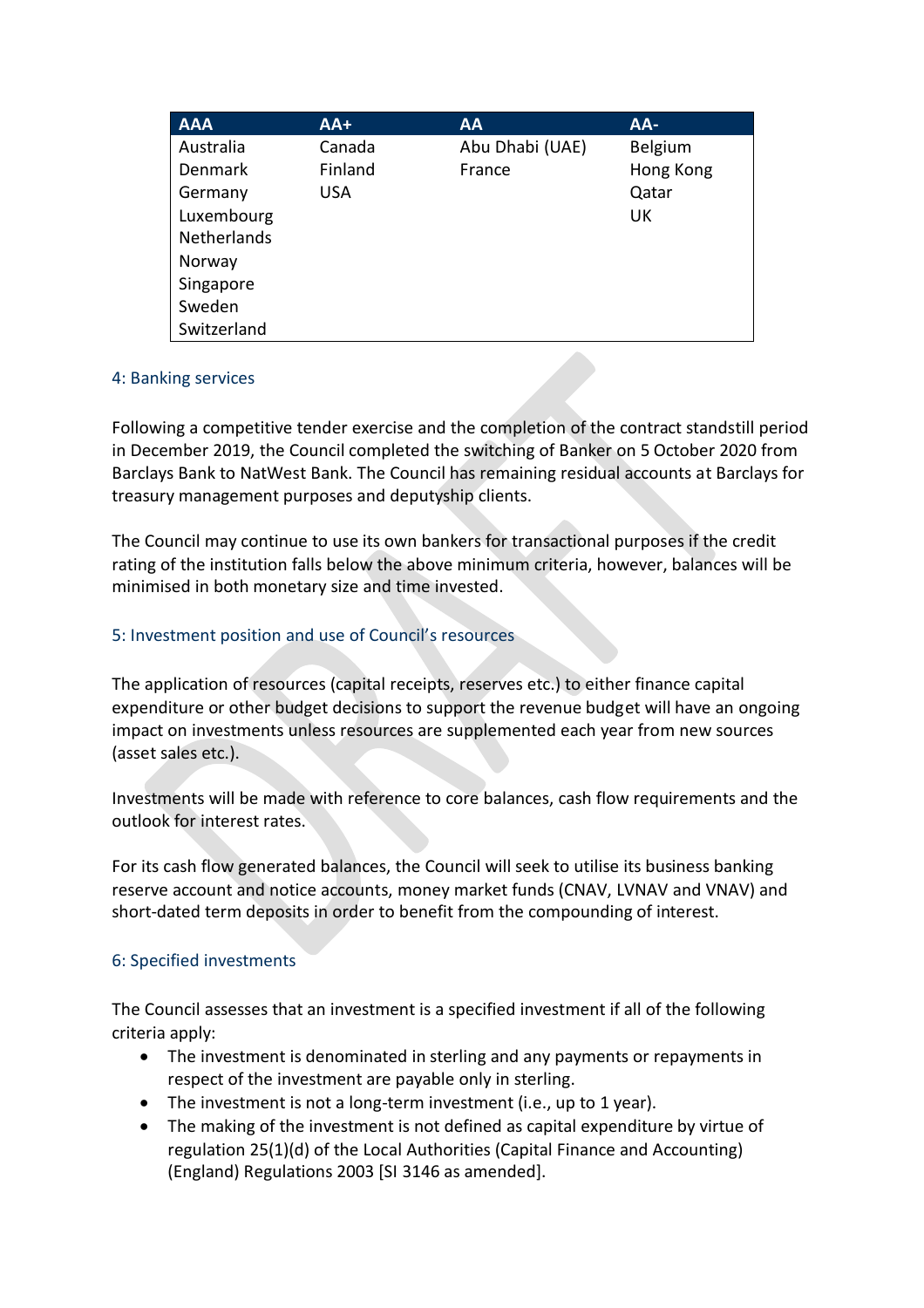- The investment is made with a body or in an investment scheme of high credit quality (see below) or with one of the following public-sector bodies:
	- o The United Kingdom Government.
	- o A local authority in England or Wales (as defined under section 23 of the 2003 Act) or a similar body in Scotland or Northern Ireland.
	- o High credit quality is defined as a minimum credit rating as outlined in this strategy.

Specified investment instruments approved for use are:

| <b>Instrument</b>                                                                                                           | Minimum 'High' Credit Criteria                    | <b>Maximum Amount</b>                    |  |
|-----------------------------------------------------------------------------------------------------------------------------|---------------------------------------------------|------------------------------------------|--|
| Debt Management Agency Deposit<br>Facility (DMADF)                                                                          | UK sovereign rating                               | No maximum                               |  |
| UK Government Gilts / Treasury Bills                                                                                        | UK sovereign rating                               |                                          |  |
| Certificate of Deposits & Notice Accounts                                                                                   | Per Treasury Advisors<br>creditworthiness service |                                          |  |
| Term Deposits - Banks and Building<br>Societies                                                                             | Per Treasury Advisors<br>creditworthiness service | £10m per<br>individual/group in          |  |
| Term Deposits - Local Authorities and<br><b>Housing Associations</b>                                                        | Considered on an individual<br>basis              | total                                    |  |
| <b>Bank Call/Instant Access Accounts</b>                                                                                    | Per Treasury Advisors<br>creditworthiness service |                                          |  |
| <b>Collateralised Deposit / Covered Bonds</b>                                                                               | <b>AAA</b>                                        | £20m per<br>individual/group in<br>total |  |
| Bonds issued by multilateral development<br>banks                                                                           | AAA / UK sovereign rating                         |                                          |  |
| Bond issuance issued by a financial<br>institution which is explicitly guaranteed<br>by UK Government (e.g., National Rail) | UK sovereign rating                               |                                          |  |
| Sovereign bond issues (other than the UK<br>Govt)                                                                           | AAA / UK sovereign rating                         |                                          |  |
| Collective Investment Schemes structured as Open-Ended Investment Companies (OEICs):                                        |                                                   |                                          |  |
| Money Market Funds (CNAV, LVNAV or<br>VNAV)                                                                                 | <b>AAA MMF rating</b>                             | £20m per<br>individual/group in<br>total |  |
| <b>CCLA Money Market Fund</b>                                                                                               | Considered on an individual<br>basis              |                                          |  |
| <b>Bond Funds</b>                                                                                                           | Considered on an individual<br>basis              |                                          |  |
| <b>Gilt Funds</b>                                                                                                           | Considered on an individual<br>basis              |                                          |  |

The Council may enter into forward agreements up to 3 months in advance of the investment commencing. If forward agreements are made, the forward period plus the deal period should not exceed the 1 year to be classified as a specified investment.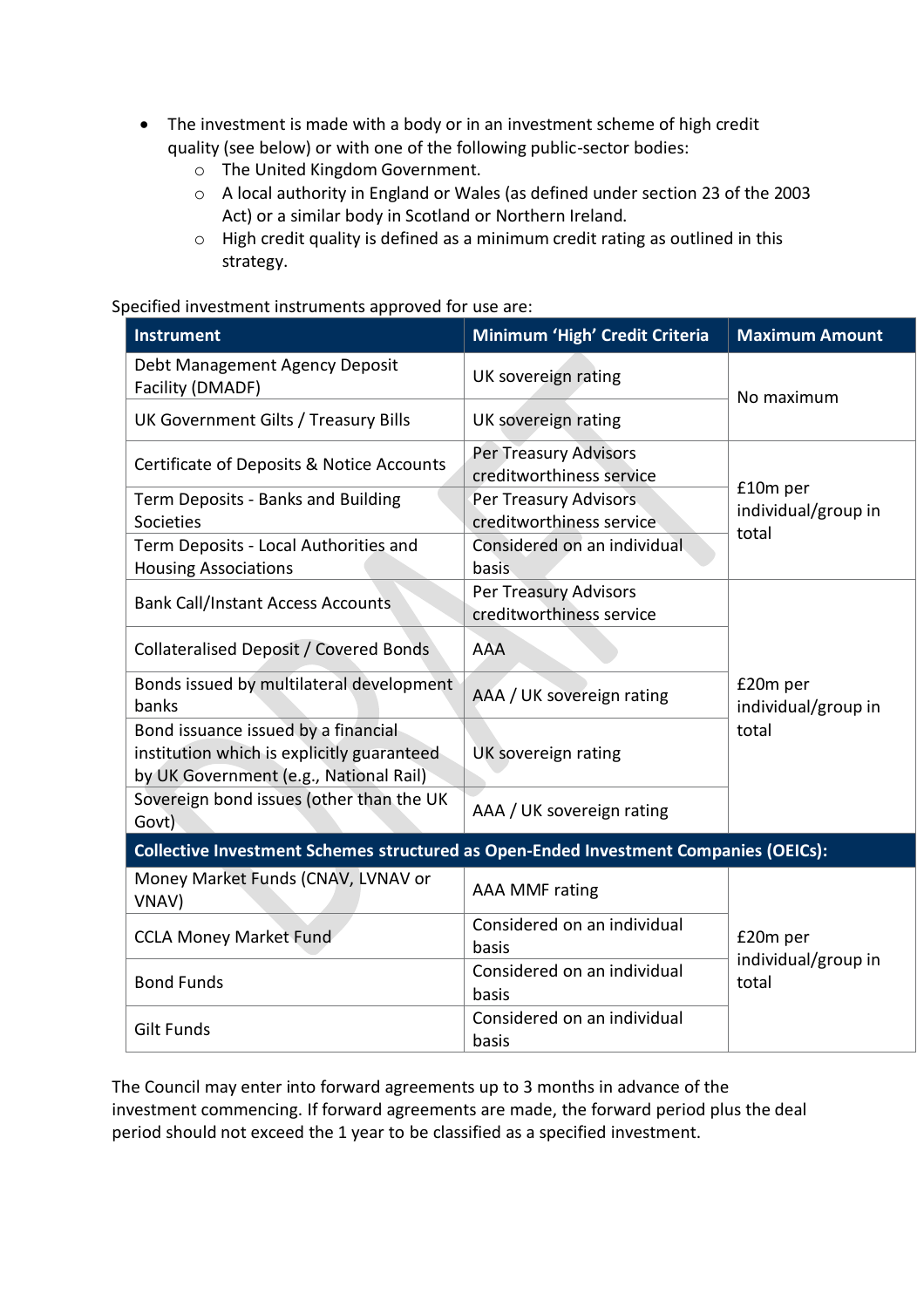Maximum counterparty limits may be temporarily exceeded by small amounts and for very short periods where interest is compounded by the counterparty to the principal investment amount. In such instances the interest amounts will be withdrawn as soon as reasonably practicable.

The counterparty limit with the Council's corporate bank may be utilised over and above the set counterparty limit on an overnight basis if cash surpluses are identified as a result of unexpected receipts of income after the day's dealing position is closed. This occurs when the timing for receipt of funds is uncertain, for example the sale of a property. In such instances, funds will be withdrawn to bring the Councils exposure back in line with the approved counterparty limit as soon as reasonably practicable and invested elsewhere in line with this strategy. If this happens, the CFO should be notified.

#### 7: Non-specified investments

Non-specified investments are defined as those with less high credit quality, potentially for periods over one year, or for more complex instruments which require greater consideration and need to be passed by members and officers before authorisation.

Given the additional risk profile associated with non-specified investment, the Council may consult with its external treasury advisors before undertaking such investments where appropriate.

| Instrument                                                                                                                  | Minimum 'High' Credit Criteria                    | <b>Maximum Amount</b>                    |  |
|-----------------------------------------------------------------------------------------------------------------------------|---------------------------------------------------|------------------------------------------|--|
| <b>UK Government</b>                                                                                                        | Government backed                                 | No maximum                               |  |
| <b>Certificate of Deposits &amp; Notice Accounts</b>                                                                        | Per Treasury Advisors<br>creditworthiness service |                                          |  |
| Term Deposits - Banks and Building<br>Societies                                                                             | Per Treasury Advisors<br>creditworthiness service | £10m per<br>individual/group in<br>total |  |
| Term Deposits - Local Authorities and<br><b>Housing Associations</b>                                                        | Considered on an individual<br>basis              |                                          |  |
| Collateralised Deposit / Covered Bonds                                                                                      | AAA                                               |                                          |  |
| Bonds issued by multilateral development<br>banks                                                                           | AAA / UK sovereign rating                         | £20m per<br>individual/group in<br>total |  |
| Bond issuance issued by a financial<br>institution which is explicitly guaranteed<br>by UK Government (e.g., National Rail) | UK sovereign rating                               |                                          |  |
| Sovereign bond issues (other than the UK<br>Govt)                                                                           | AAA / UK sovereign rating                         |                                          |  |
| Corporate Bond / Equity Holdings                                                                                            | Considered on an individual<br>basis              | £10m per<br>individual/group in<br>total |  |

#### Non-specified investment instruments approved for use are: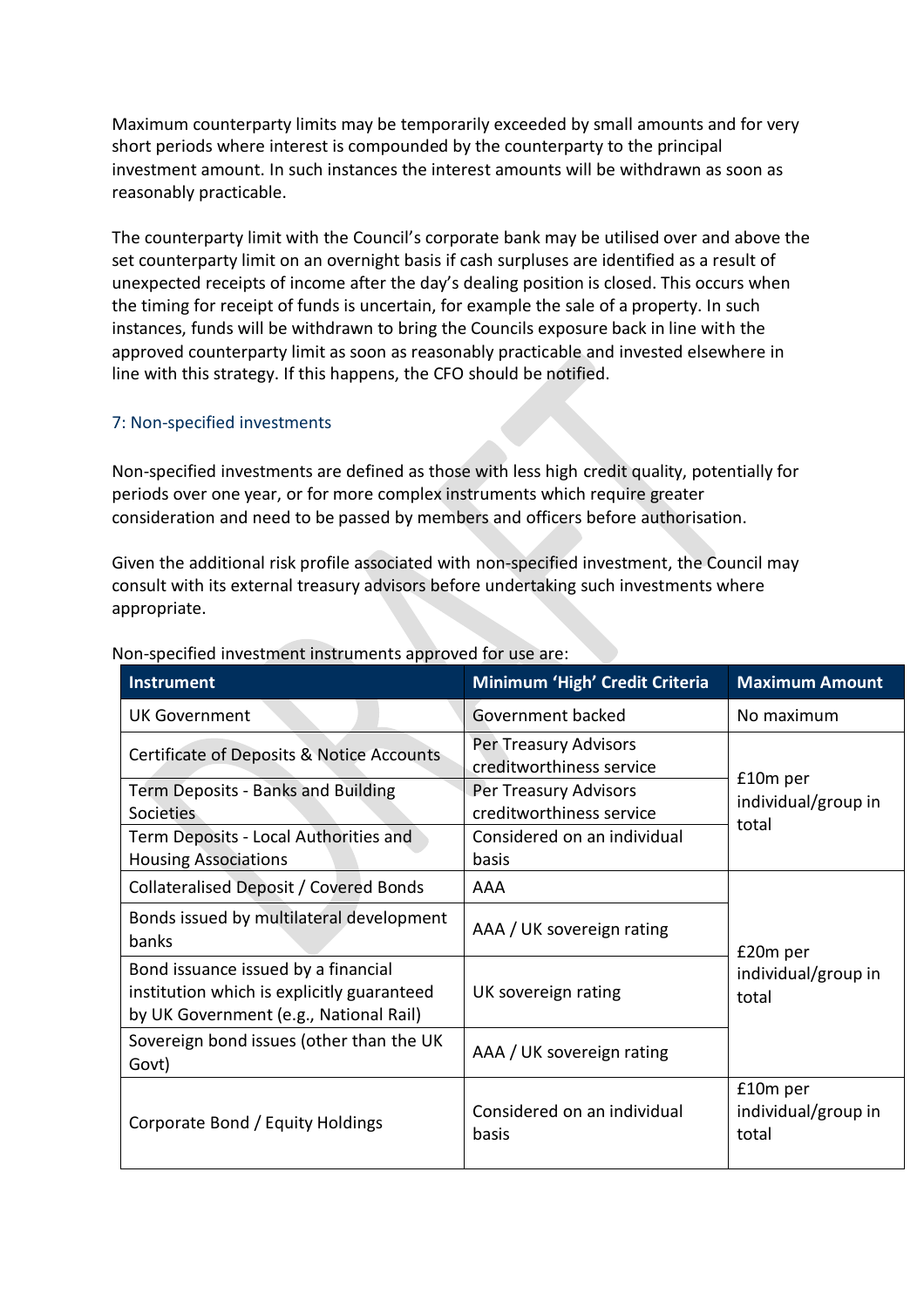#### **Collective Investment Schemes structured as Open-Ended Investment Companies (OEICs):**

| <b>Property Funds</b>                                  | Considered on an individual<br>basis  |                                         |  |
|--------------------------------------------------------|---------------------------------------|-----------------------------------------|--|
| Infrastructure Funds                                   | Considered on an individual<br>basis  | £20m per                                |  |
| Diversified Income / Multi Asset Funds                 | Considered on an individual<br>basis  | individual/group in<br>total            |  |
| <b>Enhanced Money Market Funds</b>                     | AAA VNAV MMF rating                   |                                         |  |
| Corporate Bond / Equity Funds / Share<br>Capital       | Considered on an individual<br>basis  |                                         |  |
| Asset Backed Securities / Green Energy<br><b>Bonds</b> | Considered on an individual<br>basis. | £5m per<br>individual/group in<br>total |  |
| Ultra-short dated bond Funds                           | Considered on an individual<br>basis  | £5m per<br>individual/group in<br>total |  |

Maximum counterparty limits may be temporarily exceeded by small amounts and for very short periods where interest is compounded by the counterparty to the principal investment amount. In such instances the interest amounts will be withdrawn as soon as reasonably practicable.

#### 8: Third Party Loans

The Council has the power to lend monies to third parties subject to a number of criteria:

- Any loans to or investments in third parties will be made under the Well Being powers of the Council conferred by section 2 of the Local Government Act 2000 or permitted under any other act.
- The Well Being power can be exercised for the benefit of some or all of the residents or visitors to a local authority's area. The power may also be used to benefit organisations and even an individual.

The primary aims of any investment - in order of priority - are the security of its capital, liquidity of its capital and to obtain a return on its capital commensurate with levels of security and liquidity. These aims are crucial in determining whether to proceed with a potential loan.

Appendix 6 sets out the Council's framework within which it may consider advancing loans to third party, not for profit, organisations.

#### 9: Investments defined as capital expenditure

The acquisition of share capital or loan capital in any corporate body is defined as capital expenditure under Regulation 25(1) (d) of the Local Authorities (Capital Finance and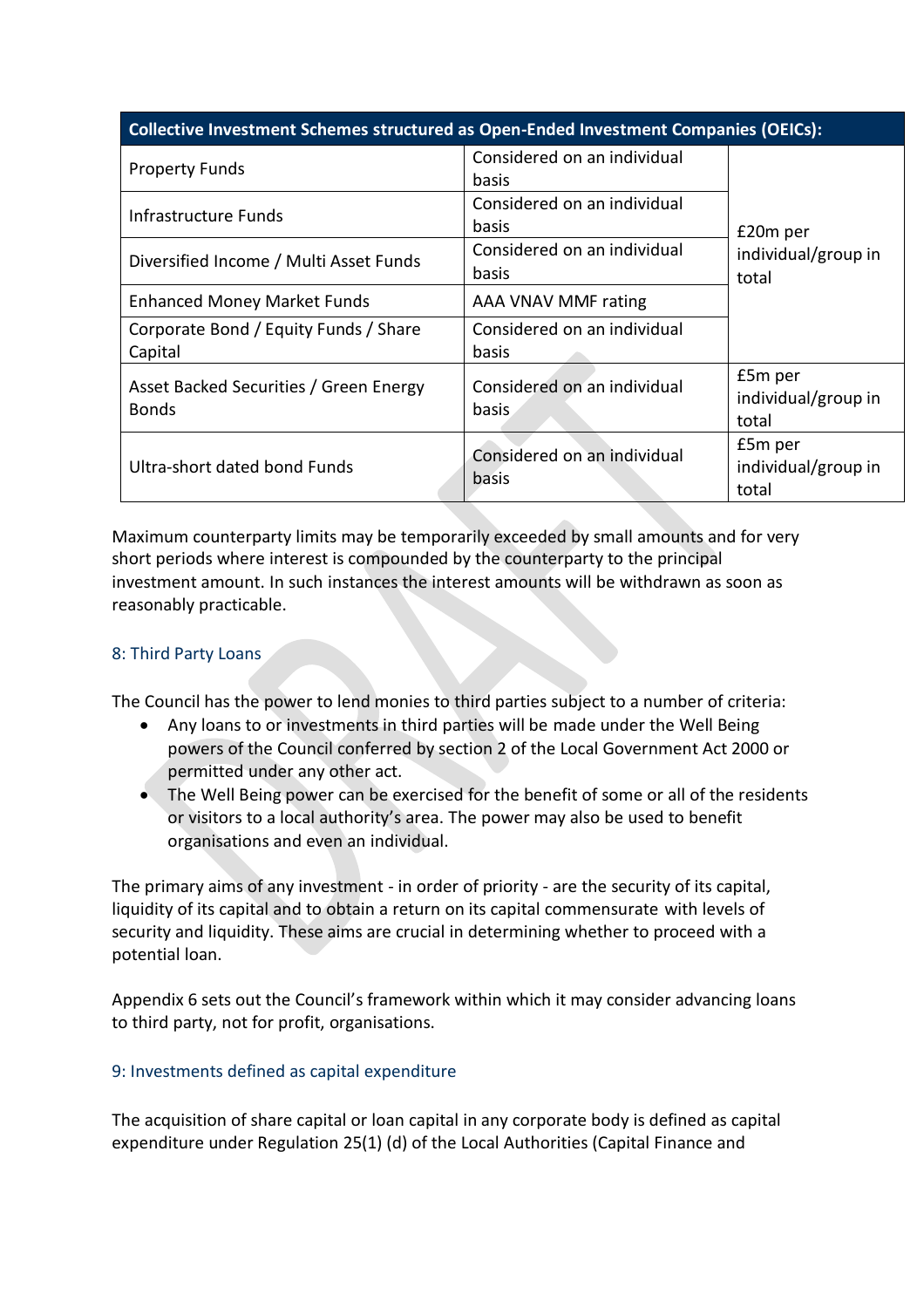Accounting) (England) Regulations 2003. Such investments will have to be funded from capital or revenue resources and will be classified as 'non-specified investments'.

Investments in "money market funds" which are collective investment schemes and bonds issued by "multilateral development banks" – both defined in SI 2004 No 534 – will not be treated as capital expenditure.

A loan, grant or financial assistance provided by this Council to another body will be treated as capital expenditure if the Council would define the other body's use of those funds as capital had it undertaken the expenditure itself.

#### 10: Provisions for credit related losses

If any of the Council's investments appear at risk of loss due to default (i.e., this is a credit related loss and not one resulting from a fall in price due to movements in interest rates) the Council will make revenue provision of an appropriate amount.

#### 11: End of year investment report

At the end of the financial year, the Council will report on its investment activity as part of its Annual Treasury Report.

#### 12: External fund managers

Up to £60m of the Council's funds may be externally managed on a discretionary / pooled basis, currently by CCLA, Allianz Global Investors and VT Gravis. The Council's external fund managers comply with the Annual Investment Strategy. The agreements between the Council and the fund managers additionally stipulate guidelines on duration and other limits in order to contain and control risk.

The Council fully appreciates the importance of monitoring the activity and resultant performance of its appointed external fund manager. In order to aid this assessment, the Council has appointed Link Group & Arlingclose to monitor the performance of some of these funds and is provided with a suite of regular reporting. This includes:

- Measuring the external manager's performance on a periodic and ongoing basis.
- Monitoring and impact assessment (where appropriate) of investment decisions made by the manager, in light of portfolio positioning as well as general economic and specific market background.
- Comparing fund manager performance against fund guidelines, benchmark, and target return (where applicable).
- Comparing fund manager performance against the Council's threshold for market risk and the degree of volatility in returns it is willing to accept in its risk-reward relationship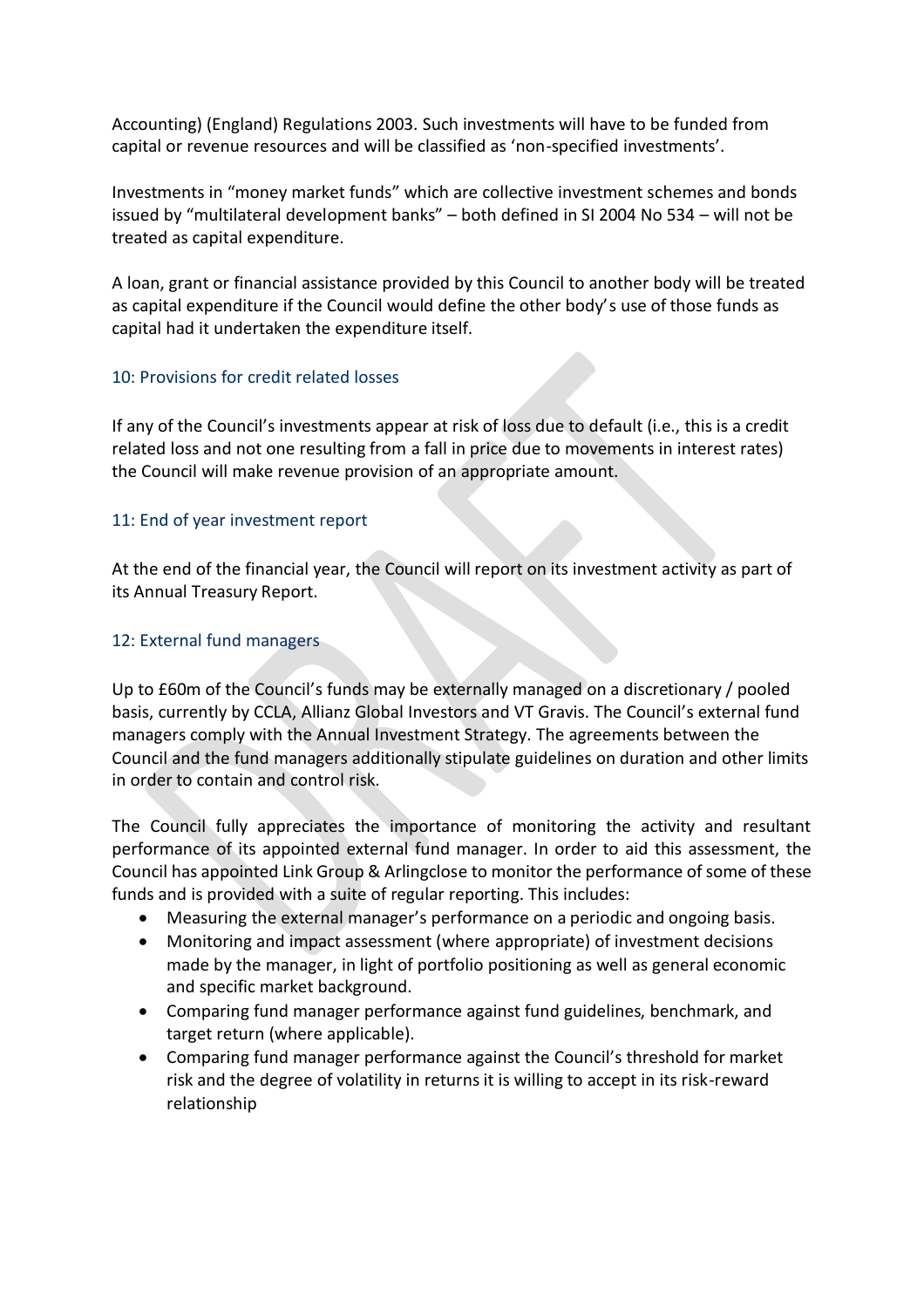In addition to formal reports, representatives of Link Group meet with representatives of the fund manager semi-annually to review performance, address any concerns, and gain a better understanding of the manager's future strategy and direction.

#### 13: Investment performance / risk benchmarking

These benchmarks are simple guides to maximum risk, so they may be breached from time to time, depending on movements in interest rates and counterparty criteria. The purpose of the benchmark is that officers will monitor the current and trend position and amend the operational strategy to manage risk as conditions change. Any breach of the benchmarks will be reported, with supporting reasons in the mid-year or annual reports.

#### 14: Pension fund cash

The Council will comply with the requirements of The Local Government Pension Scheme (Management and Investment of Funds) Regulations 2009, which were implemented on 1 January 2010. The Council will not pool pension fund cash with its own cash balances for investment purposes. Any investments made by the pension fund directly with the Council will comply with the requirements of SI 2009 No 393.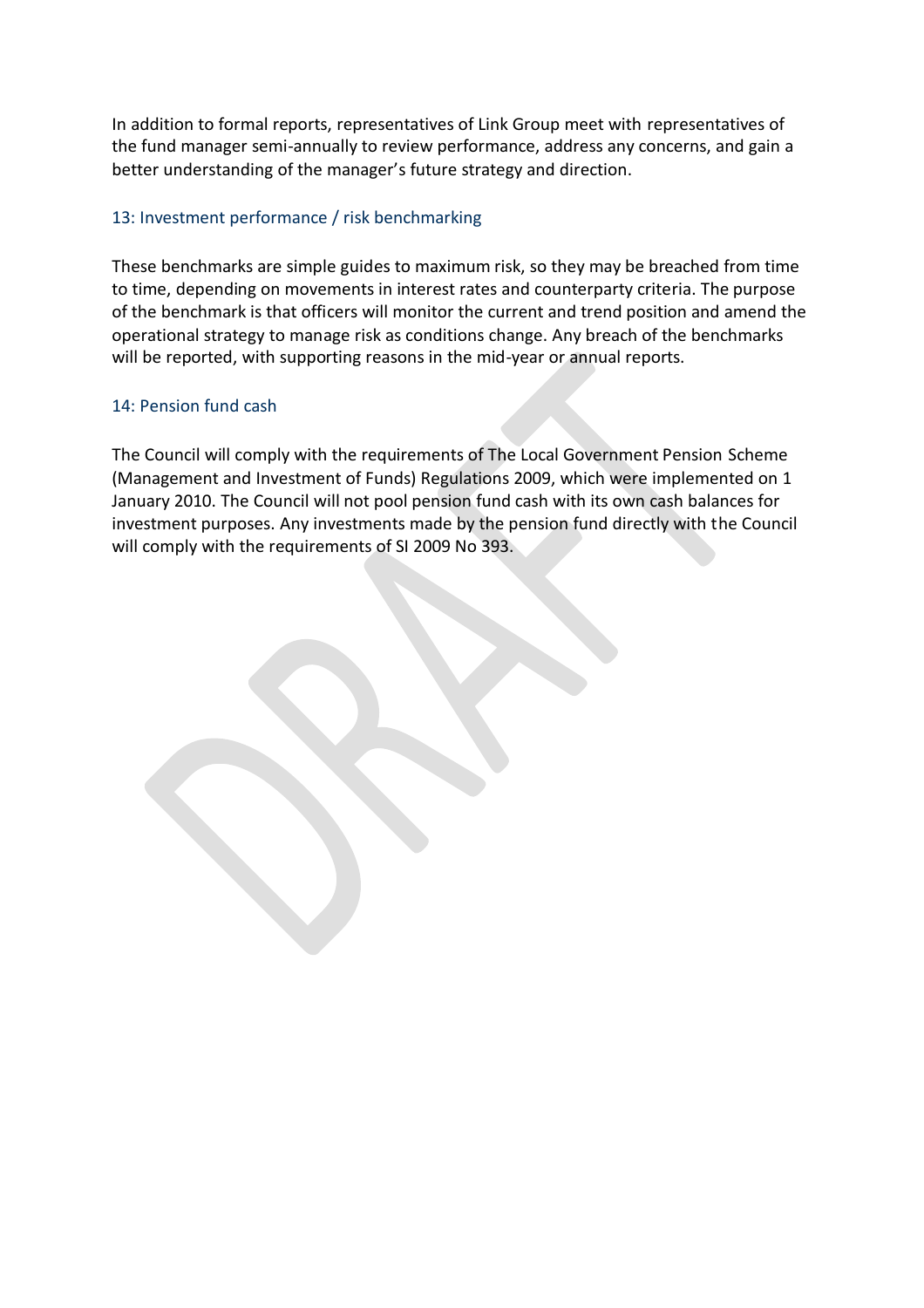# Appendix 6: Third Party Loans Policy

#### **Introduction**

Government changes in the way councils are funded has prompted local authorities to look at more commercial and innovative ways of growing income streams from sources other than Government grants and council tax in order to support the delivery of front-line services.

Whilst the Council should not wish to become a commercial lender in the marketplace it can use its ability to borrow, at relatively economic rates, to support the delivery of improved outcomes for the residents of Cambridgeshire. At the same time this will facilitate the creation of a relatively modest income stream to support the Council's overall financial resilience. All applications must demonstrate alignment to the Council's core objectives and priorities and should support those outcomes.

The intention of this policy is therefore to establish a framework within which the Council may consider advancing loans to third party, not for profit, organisations.

#### Nature of Organisations Considered

The Council will consider the provision of a loan facility to organisations that fulfil the following criteria:

- Not For Profit Organisations where the loan required will be used to fund infrastructure to support the delivery of services to the residents of Cambridgeshire, and;
- Organisations that provide services that align to the Council's core objectives and priorities (including subsidiary companies and joint ventures)

Both of the above criteria are required to be fulfilled in order for the Council to consider advancing public funds.

#### Governance Arrangements

All proposals will be considered by the capital programme board or equivalent forum.

Loans of less than £250,000 that fulfil the policy framework are delegated to the Council's CFO in consultation with the Chair of S&R Committee. Should the Committee Chair declare a conflict of interest, consultation will take place with the Committee Vice-Chair.

Loans in excess of £250,000 or loans that are outside of the framework parameters require S&R Committee approval. The exception to this is loans associated with County Council owned assets which remain within the remit of S&R Committee.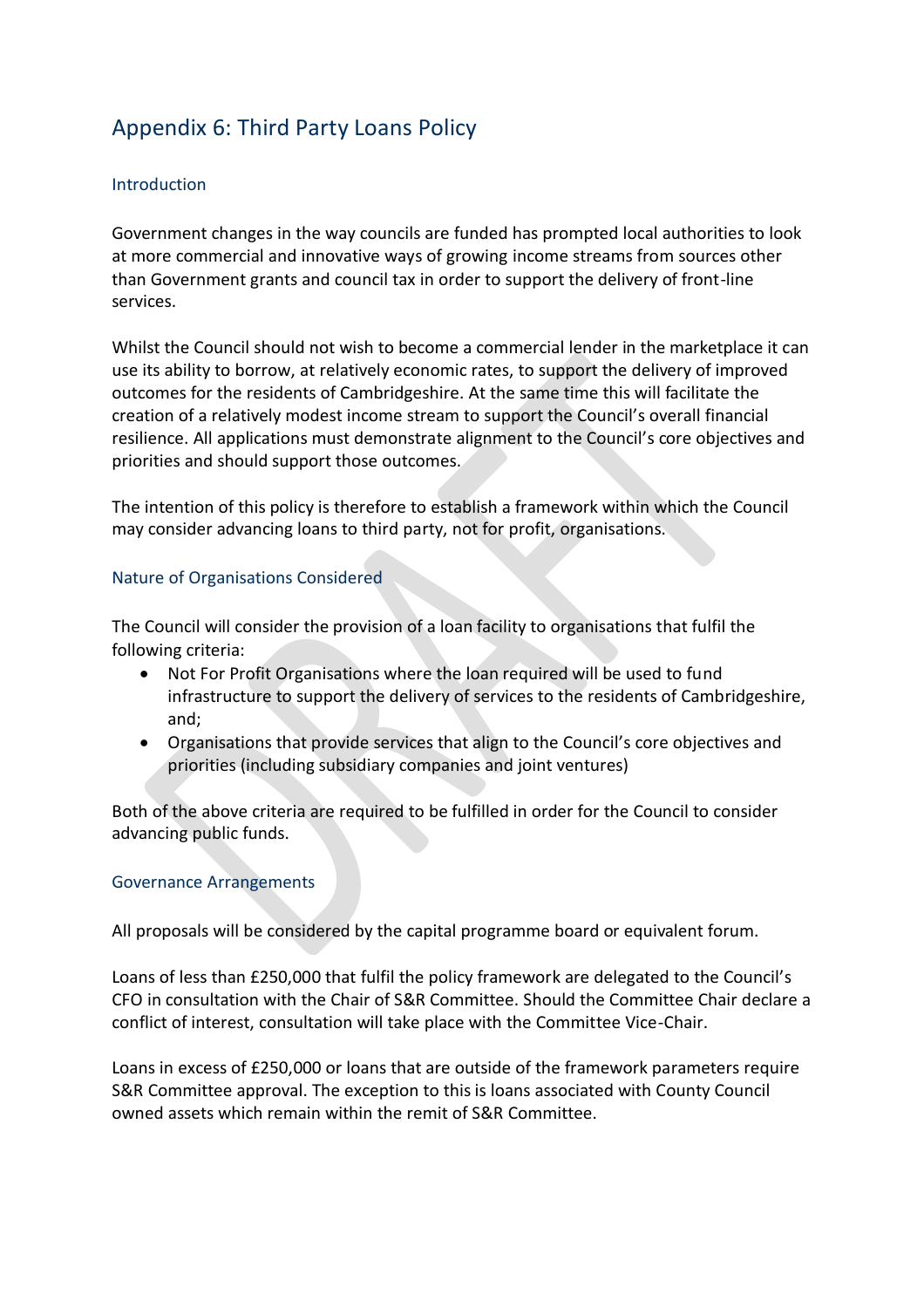#### **Limits**

No specific limits are proposed but all loans in excess of £250,000 will require S&R Committee approval. Given the level of administration that will be required to manage the loan agreement over the life of the loan, no requests for loans of less than £10,000 will be considered.

#### Business Case Review

Any application for loan finance must be accompanied by a robust business case. Duediligence checks will be undertaken to test the underlying assumptions applied. Specialist support may be required to carry out these assessments.

#### Subsidy control and Interest Rates

Under EU law, State Aid rules were to be taken into account whenever public money is given to an organisation that undertakes any commercial operation. State Aid is defined as an advantage in any form whatsoever conferred on a selective basis to undertakings by public authorities. Subsidies granted to individuals or general measures open to all enterprises are not covered by the State Aid prohibition.

Although the UK has now left the UK, successor arrangements have been implemented to meet the UK's international obligations on subsidy control.

The general parameters of the scheme will not permit loans to be made where the funding could be used in the delivery of commercial activities. However, not for profit organisations often undertake commercial activities in order to support the delivery of non-commercial activities. State aid can be avoided by using the Market Economy Operator (MEO) principles. If the state is acting in a way that a rational private investor would, for example in providing loans or capital on terms that would be acceptable to a genuine private investor who is motivated by return and not policy objectives, then it is not providing State Aid. This is because the beneficiary is not considered to be obtaining an advantage from the State but on the same terms that it could have obtained on the open market.

The actual interest rate charged on loans of this nature will be set with reference to the minimum permitted within State Aid rules at the time of fund advance and the Council's cost of borrowing plus an appropriate credit risk margin, whichever is higher. If there is any doubt as to whether State Aid may be an issue, Legal advice must be sought.

#### Loan Framework

- All loans must be secured against an asset or guaranteed by a public sector organisation with tax raising powers.
- The maximum loan to value will not exceed 80% unless fully guaranteed by a public sector body